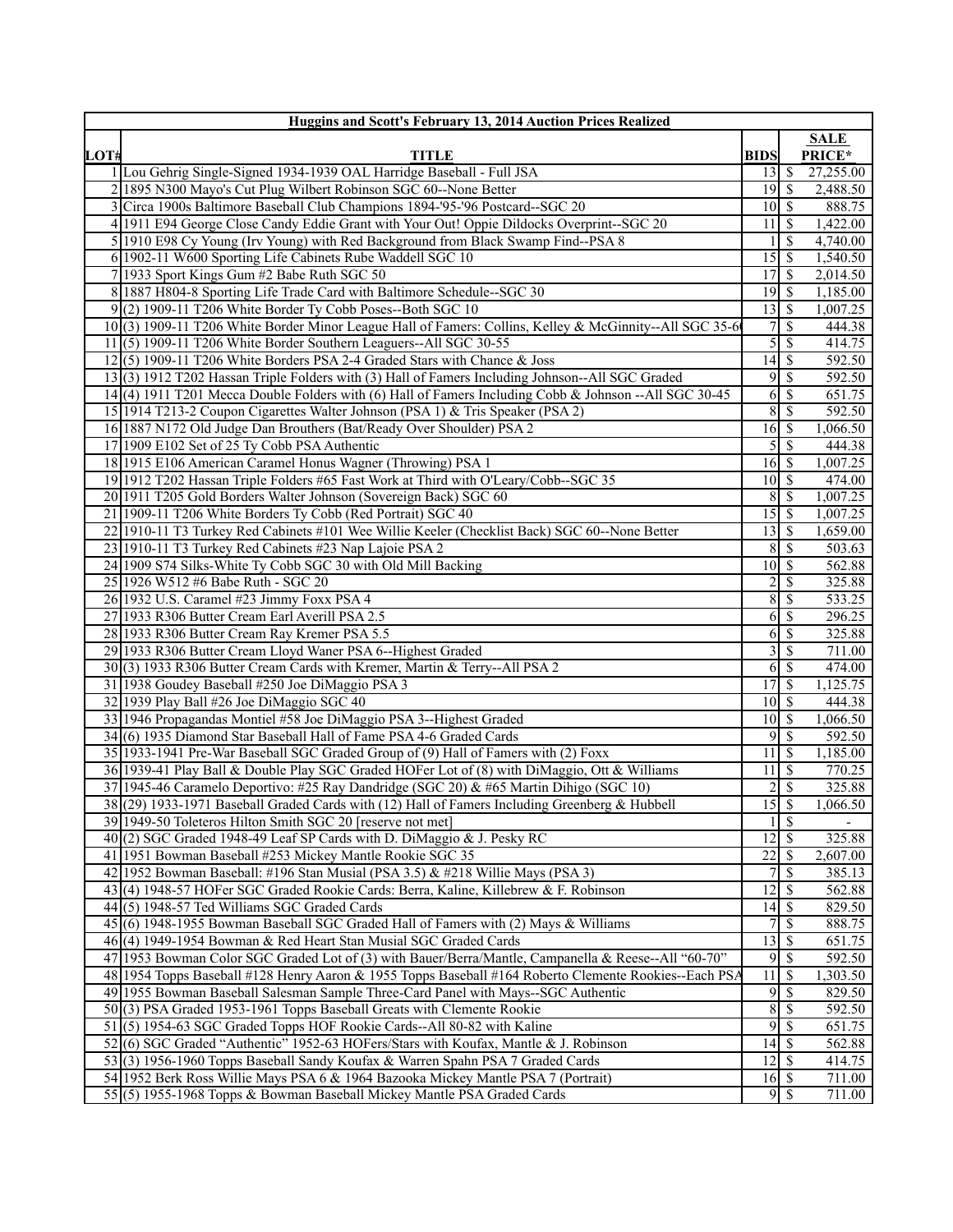| 56 1954-1962 Topps Baseball Hall of Fame & Star Rookies Graded Card Lot of (7) with (2) Mantle                                                       |                                              | $7$ \ $\sqrt{3}$ | 948.00               |
|------------------------------------------------------------------------------------------------------------------------------------------------------|----------------------------------------------|------------------|----------------------|
| 57(5) 1958-1968 Topps Baseball Mickey Mantle SGC Graded Cards                                                                                        | 8S                                           |                  | 711.00               |
| 58 1948-49 Leaf Baseball #138 Larry Doby Rookie Shortprint SGC 20                                                                                    | $12 \overline{\smash{)}\,}$                  |                  | 474.00               |
| 59 1948-49 Leaf Baseball #4 Stan Musial Rookie SGC 86                                                                                                |                                              |                  | 2,014.50             |
| 60 1951 Bowman Baseball #1 Whitey Ford RC SGC 50                                                                                                     | $10\vert S$                                  |                  | 385.13               |
| 61 1953 Bowman Color Baseball #33 Reese & #44 Bauer/Berra/Mantle--Each SGC 60                                                                        | $9$ \ $\frac{1}{3}$                          |                  | 474.00               |
| 62 1954 New York American Journal Mickey Mantle--SGC 84                                                                                              | $16 \mid$ \$                                 |                  | 1,007.25             |
| 63 1955 Topps Baseball #164 Roberto Clemente Rookie SGC 70                                                                                           | $16 \mid$ \$                                 |                  | 1,125.75             |
| 64 1957 Topps Baseball: #95 Mickey Mantle (SGC 84) & #125 Al Kaline (SGC 88)                                                                         | 95                                           |                  | 1,185.00             |
| 65 1959 Topps Baseball #10 Mickey Mantle SGC 86                                                                                                      | $14 \overline{\smash{)}\,}$                  |                  | 1,303.50             |
| 66(4) 1962 Topps Baseball Progressive Proofs BVG 9--All High Numbers                                                                                 | $4$ \ $\frac{1}{3}$                          |                  | 154.05               |
| 67 1963 Topps Baseball #537 Pete Rose Rookie SGC 84                                                                                                  | $18 \overline{\smash{)}\,5}$                 |                  | 1,303.50             |
| 68 1963 Topps Baseball #537 Pete Rose Rookie SGC 70                                                                                                  | $13 \mid$ \$                                 |                  | 503.63               |
| 69 1969 Topps Baseball #533 Nolan Ryan SGC 92                                                                                                        | $9 \overline{\smash{)}\,}$                   |                  | 474.00               |
| 70 1956-67 Mickey Mantle SGC Graded Lot of (8) with 1967 Topps SGC 82                                                                                | $\overline{10}$ \$                           |                  | 1,007.25             |
| 71(12) 1948-1973 Topps/Bowman Baseball Hall of Famer & Star PSA Graded Rookies with Brooks, Carlton, S                                               | $10 \mid S$                                  |                  | 1,007.25             |
| 72(12) 1956-69 SGC Graded Hall of Famers/Stars with Aaron, Clemente, Koufax & Mays--All 80-84                                                        | $10 \mid S$                                  |                  | 829.50               |
| 73 1954-69 SGC Graded Baseball HOFer Lot of (14) with Clemente, Koufax, Mays & J. Robinson                                                           | 8S                                           |                  | 829.50               |
| 74(5) 1957-1969 Topps Baseball Mickey Mantle SGC Graded Cards                                                                                        | $10 \mid$ \$                                 |                  | 829.50               |
| 75 1963 Topps #537 Pete Rose RC (SGC 70) & 1968 Topps #177 Nolan Ryan Rookie (SGC 80)                                                                | $13$ $\sqrt{5}$                              |                  | 829.50               |
| 76(6) 1964 Topps Baseball Stand-Up Shortprints with (3) Hall of Famers--All PSA Graded                                                               | $10\vert S$                                  |                  | 503.63               |
| 77 1964 Topps Baseball #200 Sandy Koufax PSA 9                                                                                                       |                                              | -\$              | $\overline{533.25}$  |
| 78(2) 1964-1969 Topps & O-Pee-Chee Roberto Clemente Oddball Cards--Both SGC                                                                          | $10 \mid$ \$                                 |                  | 444.38               |
| 79 $(2)$ 1972 Topps Baseball #49 Willie Mays with PSA 10 & BVG 9.5                                                                                   |                                              | \$               | 2,133.00             |
| 80 1982 Topps Baseball #21 Cal Ripken Jr. Pair of Gem Mint PSA & GAI Graded Cards                                                                    |                                              | \$               | 592.50               |
| 81 (11) 1980-2001 Baseball Hall of Fame/Superstar SGC Graded Rookies with 1993 SP Jeter                                                              | 7                                            | $\mathbf S$      | 533.25               |
| 82 1980 Charlotte O's Police Orange Border Cal Ripken Jr. BVG 8—Highest Graded                                                                       | $26 \mid$ \$                                 |                  | 22,515.00            |
| 83 1980 Charlotte O's Orange Border Police Near Set of (23/25) Cards with (21) PSA Graded                                                            | $16 \mid$ \$                                 |                  | 1,540.50             |
| 84 1980 Charlotte O's Police Orange Border Pepper Girls PSA 7—Only Known Graded                                                                      | $18$ $\bar{S}$                               |                  | 1,659.00             |
| 85 1880s H804-4 Capadura Cigars Baseball Comics Complete Set of (5) SGC Graded Trade Cards                                                           |                                              |                  | 296.25               |
| 86 1948 Baseball's Great Hall of Fame Exhibits Set of (33) Cards                                                                                     | $\overline{2}$                               | \$               | 325.88               |
| 87 1949 Ed-U-Cards Batter Up Complete PSA Graded Set with Cott Beverages Back--#1 on PSA Registry                                                    | $3 \overline{\smash{)}\, \text{S}}$          |                  | 201.45               |
| 88 1952 Berk Ross Baseball Near Set of (65/72) Cards Plus (6) Dupes with Mays & Robinson                                                             |                                              |                  | 1,007.25             |
| 89 1953 Bowman Color Baseball Near Set of (142/160) Cards                                                                                            | $14 \overline{\smash{)}\,}$                  |                  | 1,540.50             |
| 90 1954 Bowman Baseball Near Set of (220/224) Cards                                                                                                  | $\mathfrak{S}$                               | l \$             | 651.75               |
| 91 1954 Bowman Baseball Complete Set (224/224)                                                                                                       | 11                                           | \$               | 770.25               |
| 92 1955 Topps Baseball Complete Set of (206) Cards with (13) Graded Stars                                                                            | $17$ $\sqrt{5}$                              |                  | 2,607.00             |
| 93 1955 Bowman Baseball Near Set of (254/320) Cards Plus (3) Variationswith Aaron, Mantle & Mays                                                     | $14 \mid$ \$                                 |                  | 1,007.25             |
| 94 1955 Red Man Tobacco Complete Set of (50) Cards with No Tabs                                                                                      | 6                                            | $\sqrt{S}$       | 474.00               |
| 95 1956 Topps Baseball Complete Set of (340/340) Cards                                                                                               | $\overline{12}$ \$                           |                  | 1,066.50             |
| 96 1957 Ed-U-Cards Baseball Card Game Complete PSA Graded Set of (13) Cards-+#1 on Registry                                                          | $6 \overline{\smash{)}\,}$<br>$15 \mid$ \$   |                  | 237.00               |
| 97 1958 Topps Baseball Complete Set of (494) Cards                                                                                                   |                                              |                  | 1,007.25             |
| 98 1959 Topps Baseball Near Set of (530/572) Cards with Most Stars                                                                                   | $14 \mid$ \$<br>$18 \overline{\smash{)}\,5}$ |                  | 1,659.00             |
| 99 1960 Leaf Baseball Complete Set of (144/144) Plus #25 Grant Variation<br>100(4) 1960-1961 Fleer Baseball Complete Sets with Greats, Decals & More | $16 \mid$ \$                                 |                  | 1,066.50             |
|                                                                                                                                                      | $13 \mid$ \$                                 |                  | 1,540.50<br>1,422.00 |
| 101 1962 Shirriff Coins Baseball Complete Set of (200/200)<br>102 1962 Topps Baseball Bucks Near Set of (84/96) with (35) Dupes                      | $\overline{13}$ $\overline{5}$               |                  | 1,125.75             |
| 103 1962 & 1963 Stat Back Baseball Exhibits Complete Sets                                                                                            | $12 \mid$ \$                                 |                  | 651.75               |
| 104 1963 Fleer Baseball Complete Set (67/67) with (15) SGC Graded                                                                                    |                                              |                  | 1,659.00             |
| 105 1963 Fleer Baseball Complete Set of (67/67) Cards                                                                                                | 11                                           | l \$             | 770.25               |
| 106 1964 Topps Stand-Ups Complete Set (77/77) with (27) SGC Graded Cards                                                                             | $14\overline{3}$                             |                  | 2,725.50             |
| 107 1964 Topps Giants High Grade Complete Set of (60/60) with (4) SGC Graded                                                                         | $13 \mid$ \$                                 |                  | 592.50               |
| 108 1964 Bazooka Baseball Panel Set (12/12)                                                                                                          | $20 \mid$ \$                                 |                  | 1,540.50             |
| 109 (4) 1962-1966 Topps Baseball Insert Complete/Partial Sets with Peel-Offs, Rub-Offs & Stamps                                                      |                                              |                  | 1,659.00             |
| 110 1968 Topps Baseball Milton Bradley Complete Set of (77) PSA Graded Cards-#3 on PSA Registry                                                      | $8 \mid$ \$                                  |                  | 2,014.50             |
| 111 1968 Topps Baseball Complete Set of (598/598) Cards with (2) PSA Graded Stars                                                                    | 5S                                           |                  | 948.00               |
| 112 1969 Topps Baseball Complete Set (664/664)                                                                                                       |                                              |                  | 1,066.50             |
| 113(3) 1969 Chicago Cubs Oddball Complete/Near Sets                                                                                                  | 8S                                           |                  | 272.55               |
|                                                                                                                                                      |                                              |                  |                      |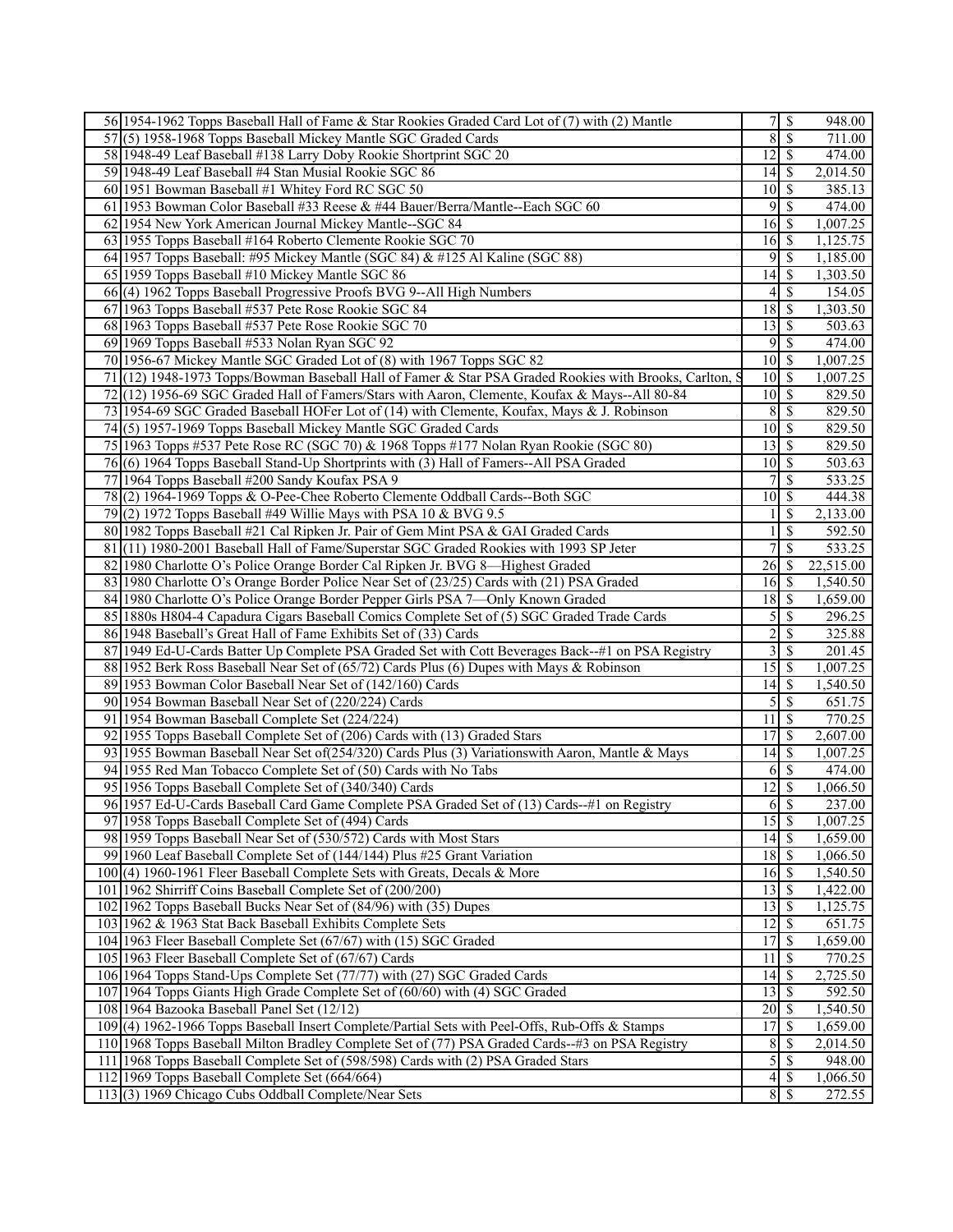| 114 1970 Topps Baseball Complete Set (720/720) Plus (4) Checklist Variations with (2) PSA Graded Stars      |                                 | 8S                       | 770.25              |
|-------------------------------------------------------------------------------------------------------------|---------------------------------|--------------------------|---------------------|
| 115 1970 Topps Baseball Complete Set of (720/720) Cards                                                     | $11 \mid S$                     |                          | 711.00              |
| 116 1971 Topps Baseball Complete Set of (752) Cards with PSA 6 Clemente                                     | $10 \mid S$                     |                          | 888.75              |
| 117 1972 Topps Baseball Complete Set of (787) Cards                                                         | 8                               | $\mathbb{S}$             | 888.75              |
| 118(9) 1977-1988 O-Pee-Chee Baseball Complete Sets with SGC 86 Ozzie Smith Rookie                           |                                 |                          | 1,066.50            |
| 119 (41) 1981-1993 Topps, Donruss & Fleer Baseball Complete Sets                                            | 9                               | \$                       | 474.00              |
| $120(22)$ 1987-1998 Baseball Factory Set Cases Plus (3) Sets                                                | 7                               | $\overline{\mathcal{S}}$ | 474.00              |
| 121 (19) 1966-1986 Baseball Oddball/Regional Card Complete/Near Sets of the Orioles & Pirates               | $\overline{10}$ \$              |                          | 296.25              |
| 122(6) 1967-1976 Laughlin Baseball Card & Newsletter Sets                                                   | 24                              | <sup>\$</sup>            | 1,303.50            |
| 123(4) 1975 Topps Baseball Complete Sets with (2) Mini                                                      | $19$ $\sqrt{5}$                 |                          | 1,540.50            |
| 124(5) 1973-1979 Topps Baseball Complete/Near Sets                                                          | $11 \overline{\smash{\big)}\,}$ |                          | 1,007.25            |
| 125 1976-1980 Topps Baseball Complete Set Run                                                               | 21                              | $\overline{\mathsf{s}}$  | 1,125.75            |
| 126 1980-2001 Perez-Steele Baseball Hall of Fame Postcards Series 1-15 Set Run                              | 21S                             |                          | 1,185.00            |
|                                                                                                             |                                 |                          |                     |
| 127 1986 Topps Traded Set Case & (18) 1986 Fleer Update Sets                                                | $12 \overline{\smash{\big)}\,}$ |                          | 829.50              |
| 128 1987 Fleer Baseball Sealed Lot of (33) Sets Plus (6) Rack Boxes                                         | $\overline{10}$ \$              |                          | 533.25              |
| 129 (88) 1909-11 T206 White Borders Lot - Mostly Different Cards with (2) Tinker                            | 9                               | \$                       | 2,133.00            |
| 130 1909-11 T206 White Borders Minor League (Other Than Southern Leaguers) Set of (86) Cards                | 9                               | \$                       | 1,422.00            |
| 131 (37) Different 1909-11 T206 White Border Minor Leaguers                                                 | 7 <sup>1</sup>                  | \$                       | 1,185.00            |
| 132 $(13)$ 1909-11 T206 White Borders with SGC 20 Mathewson & (12) Oddities                                 | $\overline{11}$ \$              |                          | 592.50              |
| 133 1909-11 T205 Gold Borders & T206 White Borders Group of (39) Cards with (5) Graded                      | $10 \mid$ \$                    |                          | 948.00              |
| 134(16) 1914 B18 Blankets with (6) Hall of Famers Including Cobb & Johnson                                  | 7                               | \$                       | 474.00              |
| 135 1888 Goodwin & Co. A.C Weyhing Cabinet                                                                  | $4\vert$                        | \$                       | 385.13              |
| 136(4) 1887-1889 Allen & Ginter and Old Judge Baseball Cards with Anson & Kelly                             | $\overline{8}$                  | \$                       | 533.25              |
| 137(21) 1934 Goudey Baseball Singles with (6) Hall of Famers Including Dean                                 |                                 | $9 \mid$ \$              | 1,007.25            |
| 138 (3) 1936-1937 Goudey Wide Pen & National Chicle Fine Pen Starter Sets                                   | $10\overline{\smash{)}\,}$      |                          | 325.88              |
| 139 1920s-40s Baseball Treasure Chest of (58) with Wheaties Panels, Butterfinger Premiums & Pastel Premiums |                                 | 7s                       | 503.63              |
| 140 (12) 1940 & 1941 Play Ball Baseball Hall of Famers with Foxx                                            | $10 \overline{\smash{)}\,$ \$   |                          | 1,066.50            |
| 141 1943 R302-1 M.P. & Co. Uncut Strip with (4) Hall of Famers Including DiMaggio                           | 5                               | \$                       | 260.70              |
| 142 1947 Bond Bread Starter Set of (28/48) Cards with J. Robinson & Williams                                |                                 |                          | $\overline{533.25}$ |
| 143 (30) 1921 & 1922 Baseball Exhibits with (4) Hall of Famers Including Cobb                               | $15\overline{\smash{)}\,}$      |                          | 533.25              |
| 144 (573) 1921-1963 Baseball Exhibits & Premiums with Several Hall of Famers                                | $20 \mid$ \$                    |                          | 1,422.00            |
| 145 1933 Goudey Baseball Starter Set of (139/240) Cards with (24) Hall of Famers                            | 12                              | <sup>\$</sup>            | 2,014.50            |
| 146 1934-1936 Diamond Stars Starter Set of (60/108) Cards with (17) Hall of Famers                          | $12 \mid$ \$                    |                          | 1,303.50            |
| 147 Large 1933-1941 Goudey, Play Ball & Diamond Stars Collection of (337) Cards with (49) Hall of Famers    | $16 \mid$ \$                    |                          | 2,370.00            |
| 148 (248) 1933-1941 Pre-War Baseball Gum Cards with (26) Hall of Famers                                     | $16 \,$ \$                      |                          | 4,147.50            |
| 149 (47) 1948-49 Leaf Baseball Cards with Hall of Famers $\&$ (2) Shortprints                               | 18S                             |                          | 948.00              |
| 150 1950 Bowman Baseball Partial Set of (200/252) Cards with GAI Graded Campanella                          | $\overline{10}$ \$              |                          | 888.75              |
| 151 (105) 1950-1952 Bowman Baseball Cards with (10) Hall of Famers                                          | $13\overline{3}$                |                          | 711.00              |
| 152 1953-54 Briggs Meats Willie Mays                                                                        |                                 |                          | 1,540.50            |
| 153 1953 Briggs Meats Monte Irvin                                                                           | 19                              | \$                       | 651.75              |
| 154 (6) 1953 Briggs Meats Senators with Vernon & Yost                                                       | $7\vert$                        | $\overline{\$}$          | 474.00              |
| 155 (14) 1955 Rodeo Meats Athletics with Boudreau                                                           | $10 \mid$ \$                    |                          | 651.75              |
| 156(6) 1953-1955 Topps & Bowman Baseball Hall of Famers with Banks RC, Koufax RC, Mantle & More             | $11 \overline{\smash{)}\,}$     |                          | 1,125.75            |
| 157 (15) 1956 Topps Baseball Stars with Aaron, Mays & Williams                                              | $11\overline{3}$                |                          | 711.00              |
| 158 (10) 1954-1955 Esskay Meats Baltimore Orioles Cards—All Different                                       | 12                              | \$                       | 1,540.50            |
| 159 (55) 1948-1955 Bowman Baseball Singles with (23) Hall of Famers Including Mantle                        | 13                              | \$                       | 888.75              |
| 160 (344) 1949-1955 Bowman Baseball Singles                                                                 | $11 \mid$ \$                    |                          | 829.50              |
| 161 1948-1955 Bowman Baseball Singles Group of (490) Cards with Aaron, Musial & Williams                    | 15                              | \$                       | 2,014.50            |
| $162$ (418) 1952-1956 Topps Baseball Cards with (6) T. Williams                                             | $20\overline{\smash{)}\,}$      |                          | 4,443.75            |
| 163 (43) 1951-1956 Topps Baseball Cards of Mostly Stars                                                     | 13                              | \$                       | 1,659.00            |
| 164 1952-1955 Red Man Tobacco Baseball Group of (104) Cards with 1955 Partial Set                           | $\overline{18}$ $\overline{5}$  |                          | 711.00              |
| 165 (492) 1939-1966 Baseball Exhibits with Several Hall of Famers & Shortprints                             | $\overline{21}$                 | \$                       | 1,540.50            |
| 166 (1735) 1948-1959 Topps & Bowman Baseball Cards with Mantle & Williams                                   | $\overline{24}$ \$              |                          | 1,777.50            |
| 167 (712) 1949-1966 Topps & Bowman Baseball Shoebox Collection with Aaron, Koufax, Mantle & Williams        | 13                              | <sup>\$</sup>            | 2,844.00            |
| 168 (597) 1957-1959 Topps Baseball Cards with Many Stars                                                    |                                 |                          | 2,370.00            |
| 169 (27) 1950-1963 Baseball Regional & Oddball Grab Bag with Hall of Famers & Shortprints                   |                                 |                          | 1,540.50            |
| $170(77)$ 1900s-1966 Baseball Pinbacks & Coins                                                              | $11 \mid$ \$                    |                          | 651.75              |
| 171(91) 1956-1957 Topps Baseball Cards with Aaron, Clemente & Mays—Sharp                                    |                                 |                          | 1,422.00            |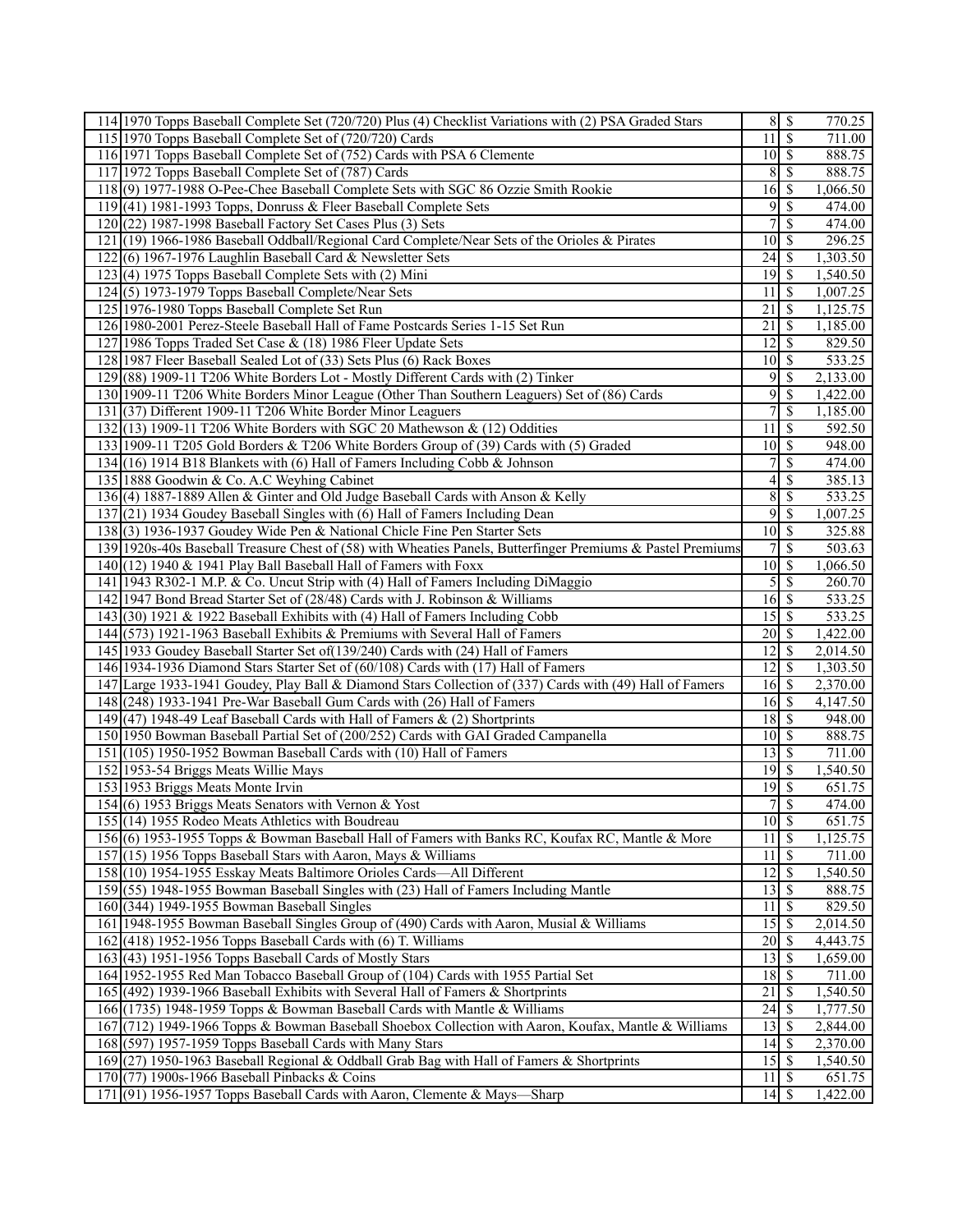| 172 (523) 1955-1958 Topps Baseball Cards--Sharp                                                                                                                          | $10$ $\sqrt{5}$                    |                          | 1,540.50             |
|--------------------------------------------------------------------------------------------------------------------------------------------------------------------------|------------------------------------|--------------------------|----------------------|
| 173 (68) 1948-1959 Topps & Bowman St. Louis Cardinals Singles with Musial RC                                                                                             | $\overline{14}$ \$                 |                          | 829.50               |
| 174 (431) 1959-1963 Fleer Baseball Card Collection with Stars                                                                                                            | $14 \mid$ \$                       |                          | 1,303.50             |
| 175 (46) 1939-1963 Oddball & Regional Baseball Cards with Cardinals Emphasis                                                                                             | 11                                 | l \$                     | 829.50               |
| 176 (15) 1964 Topps Baseball Stand-Ups with (6) Shortprints Including Yastrzemski                                                                                        | $11 \mid$ \$                       |                          | 711.00               |
| (232) 1953-1964 Topps & Bowman Baseball High Numbers<br>177                                                                                                              | $18$ $\overline{\phantom{1}}$      |                          | 888.75               |
| $178(2)$ 1968 Topps Action Sticker Strips with #4 Santo & #12 Clemente                                                                                                   | 11                                 | $\overline{\mathbf{s}}$  | 829.50               |
| 179(6) 1957-1968 Topps Baseball Hall of Fame Rookies with Brooks, Carew, Ryan & Seaver                                                                                   | 8                                  | $\overline{\mathbf{s}}$  | 829.50               |
| 180 (14) 1954-1969 Topps Baseball Mickey Mantle & Ted Williams Cards                                                                                                     | 11                                 | \$                       | 1,066.50             |
| 181 (24) 1948-1969 Topps & Bowman Baseball Hall of Famers & Rookies with Banks and Yastrzemski                                                                           | $13 \mid$ \$                       |                          | 1,422.00             |
| 182 1962 Topps Baseball Partial Set of (500/598) Cards                                                                                                                   | $14 \mid$ \$                       |                          | 1,777.50             |
| 183 (946) 1962 & 1963 Topps Baseball Collection with Stars & (150) High Numbers                                                                                          | $\overline{21}$                    | $\overline{\mathcal{S}}$ | 3,851.25             |
| 184 (2700) 1957-1969 Topps Baseball Cards                                                                                                                                | 15S                                |                          | 2,844.00             |
| 185 (2141) 1960-1976 Topps Baseball Singles Collection-Loaded with Hall of Famers & Stars                                                                                | 17S                                |                          | 4,443.75             |
| 186 1960-1969 Topps Baseball Oddball & Insert Treasure Chest of (768) Cards                                                                                              | 15S                                |                          | 2,370.00             |
| 187 (2679) 1960-1969 Topps & Post Cereal Baseball Shoebox Collection with (150+) Hall of Famers Including (                                                              | $16 \mid$ \$                       |                          | 1,540.50             |
| 188 1959-1969 Topps Baseball Shoebox Collection of (2717) Cards-Loaded with Stars Including Ryan RC                                                                      | $\overline{21}$                    | $\overline{\mathcal{S}}$ | 2,488.50             |
| 189 (1380) 1958-1968 Topps Baseball Cards—Loaded with Stars                                                                                                              | $\overline{21}$                    | $\overline{\mathcal{S}}$ | 3,258.75             |
| 190 $(616)$ 1961 & 1964 Topps Baseball Cards from Vending                                                                                                                | $\overline{14}$ \$                 |                          | 948.00               |
| $(1060)$ 1961-1968 Topps Baseball Singles from Vending<br>191                                                                                                            | $16 \mid$ \$                       |                          | 1,540.50             |
| 192 (2122) 1961-1970 Topps Baseball Cards from Vending                                                                                                                   | 18S                                |                          | 1,896.00             |
| 193 (3279) 1968-1970 Topps Baseball Cards—Mostly Vending                                                                                                                 | $22 \mid$ \$                       |                          | 2,251.50             |
|                                                                                                                                                                          |                                    | 7s                       |                      |
| 194 (186) 1962-1966 Topps Baseball Cards with (2) Koufax & High Number Shortprints<br>195 (2623) 1963-1969 Topps Baseball Card Collection with Many Stars                |                                    |                          | 1,303.50<br>1,659.00 |
|                                                                                                                                                                          | $\overline{13}$ $\overline{S}$     |                          |                      |
| 196 1957-1969 Topps Baseball Collection of (2226) Cards                                                                                                                  | $\overline{12}$ \$                 |                          | 1,185.00             |
| 197 1960-1967 Topps Baseball Commons Collection of (1399) Cards                                                                                                          |                                    |                          | 1,896.00             |
| 198 (614) 1948-1982 Baseball Oddball & Regional Card Collection with Many Hall of Famers                                                                                 | $\overline{15}$ \$                 |                          | 1,659.00             |
| 199 (80) 1966-1978 Topps Venezuelan & O-Pee-Chee Baseball Cards with Rose & Williams                                                                                     | $\overline{20}$ \$                 |                          | 651.75               |
| 200 1971 Milk Duds Partial Set of (54/72) Unfolded Boxes with Most Stars                                                                                                 | $\overline{10}$ \$                 |                          | 1,125.75             |
| 201 (3700+) 1970-1975 Topps Baseball Cards with Stars<br>202 (9100+) 1970-1975 Topps Baseball Cards with Stars                                                           | $11 \mid$ \$                       |                          | 592.50<br>1,185.00   |
|                                                                                                                                                                          | $13 \mid$ \$                       |                          |                      |
| 203(2) 1983 Topps Baseball 1952 Reprint Sets Plus (3464) 1970s-1994 Multi-Sport Reprint/Commemorative Sin                                                                |                                    |                          | 414.75               |
| 204 (1386) 1959-Modern Baltimore Orioles Treasure Chest with (22) Brooks Robinson Autographs                                                                             | $13 \mid$ \$<br>$\overline{19}$ \$ |                          | 829.50               |
| 205 (13900+) Mostly 1980s-2000s Baseball Superstars & Stars Collection with (1850) Inserts & Parallels<br>206 (2) 1975 Topps Baseball Uncut Sheets with Brett & Yount RC | $\overline{12}$ \$                 |                          | 888.75<br>1,303.50   |
|                                                                                                                                                                          | $16 \overline{\smash{)}\,}$        |                          | 503.63               |
| 207 (113) 1981-1988 Baseball Uncut Sheets<br>208 (4) 1959 Topps Baseball Christmas Rack Packs                                                                            |                                    | $5\overline{)}$          | 474.00               |
| 209 (19) 1975-1977 Topps Baseball Unopened Wax Packs                                                                                                                     | $14 \mid$ \$                       |                          | 1,185.00             |
| 210 (5) 1984 Topps Baseball Rack Boxes                                                                                                                                   | 11                                 |                          | 533.25               |
| 211 $(10)$ 1987-1990 Baseball Factory Set & Vending Cases                                                                                                                | $11 \overline{\smash{)}\,}$        | \$                       | 474.00               |
| $212(11)$ 1987 Topps Baseball Wax/Rack Cases                                                                                                                             | $10 \overline{\smash{)}\,$ \$      |                          |                      |
| 213 (22) 1982-1999 Baseball Traded/Update, Vending & Sealed Case Lot                                                                                                     | $16 \mid$ \$                       |                          | 533.25<br>444.38     |
|                                                                                                                                                                          |                                    | $\overline{\mathbf{s}}$  | 592.50               |
| 214 1999 Upper Deck Athlete of the Century Michael Jordan #64 Platinum Die-Cut #1/1                                                                                      | $15\overline{3}$                   |                          |                      |
| 215 2003 Topps Tribute World Series Edition Ty Cobb Cut Autograph #1/1                                                                                                   |                                    |                          | 2,370.00             |
| 216 2005 Upper Deck Ultimate Signature Cuts Walter Johnson Autograph #1/1--BGS 9/Auto 10                                                                                 | $12 \mid$ \$                       |                          | 1,896.00             |
| 217 2005 SP Legendary Cuts Pie Traynor Cut Autograph #1/1                                                                                                                |                                    |                          | 770.25               |
| 218 2008 SP Legendary Cuts Rogers Hornsby Cut Autograph #1/1                                                                                                             | $12 \mid$ \$                       |                          | 829.50               |
| 219 2006 SP Legendary Cuts Jimmie Foxx Cut Autograph #3/8<br>220 2007 SP Legendary Cuts Roberto Clemente Cut Autograph #2/3 [reserve not met]                            | 11                                 | $\sqrt{s}$<br>8S         | 888.75               |
|                                                                                                                                                                          |                                    |                          |                      |
| 2006 Topps Triple Threads Albert Pujols #1/1 White Whale Autographed Relic Printing Plate<br>221                                                                         | $\overline{13}$ $\overline{5}$     |                          | 385.13               |
| 222<br>(133) Baseball Hall of Fame Certified Autograph Cards from (58) Different Players—Loaded                                                                          |                                    |                          | 2,370.00             |
| 223 (94) Modern Baseball Hall of Fame Game-Used Cards with Cobb & Mathewson—All Different Players                                                                        | $13 \mid$ \$<br>$12 \mid$ \$       |                          | 1,422.00<br>1,896.00 |
| 224 (371) Modern Baseball Star Certified Autographs, Game-Used Insert & Printing Plate Collection—Loaded                                                                 |                                    | $9 \overline{3}$         |                      |
| 225 (114) Modern Mickey Mantle Baseball Cards with Many Inserts—All BGS 9.5                                                                                              | $22 \mid$ \$                       |                          | 1,125.75             |
| 226 (15) 2006 SP Legendary Cuts/Ultimate Collection Baseball #1/1 Printing Plates with Cobb, Gehrig & Ruth<br>227                                                        | $14 \mid$ \$                       |                          | 829.50<br>1,125.75   |
| (24) 2004-2009 SP Legendary Cuts Baseball Hall of Fame Cut Autographs                                                                                                    |                                    |                          |                      |
| 228(28) 2001-2009 Modern Baseball Cut Autographs with (12) Hall of Famers                                                                                                |                                    |                          | 888.75               |
| 229 Modern New York Yankees Hall of Fame Certified Auto/Game-Used Collection of (49) Cards with (5) Gehri                                                                | $16 \mid$ \$                       |                          | 1,007.25             |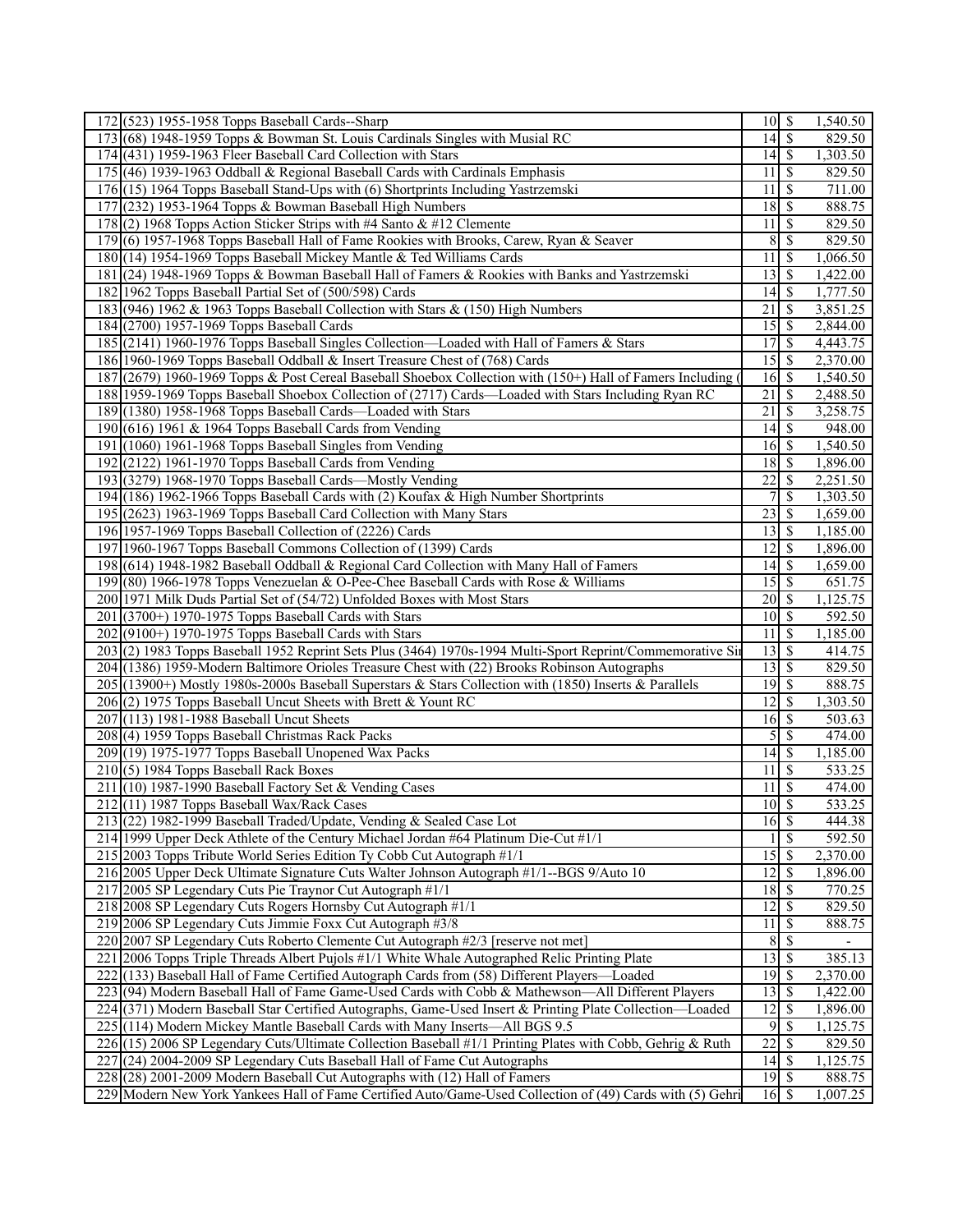| 230(91) 2006 Upper Deck/Fleer Baseball #1/1 Printing Plates with (55) Hall of Famers                          | $18 \overline{\smash{)}\,5}$ |                           | 1,185.00                 |
|---------------------------------------------------------------------------------------------------------------|------------------------------|---------------------------|--------------------------|
| 231 (259) Baseball Hall of Fame Game-Used Insert Cards from (67) Different Players with (3) Cobb              | $16 \overline{\smash{)}\,}$  |                           | 1,896.00                 |
| 232 (6) 2007-2011 Topps & Bowman Baseball Uncut Auto Refractor/Superfractor Sheets                            | $20 \mid$ \$                 |                           | 2,962.50                 |
| 233(6) 2007 Bowman Chrome Draft Picks Baseball Uncut Sheets with Parallels                                    | 6                            | S                         | 296.25                   |
| 234(8) 2007-2010 Topps & Bowman Baseball Uncut Auto Refractor/Superfractor Sheets                             | $\overline{15}$              | $\vert$ \$                | 1,422.00                 |
| 235 (500+) 1954-Modern Baltimore Orioles Treasure Chest with (172) Certified Auto/Game-Used Cards             | 5                            | $\overline{\mathcal{S}}$  | 474.00                   |
| 236 (1100+) Cal Ripken Singles Collection with Several Tough Inserts & Parallels                              | 21                           | $\mathcal{S}$             | 1,303.50                 |
| 237 (910) Modern Multi-Sport Certified Auto/Game-Used Insert Collection with Harper & Jeter Autos             |                              |                           | 2,488.50                 |
| 238 (154) Modern Multi-Sport Certified Autos, Inserts & Singles—All BGS 9.5 or Raw Card Review                | 11                           | $\mathcal{S}$             | 948.00                   |
| 239 (620+) Modern Multi-Sport Certified Auto/Game-Used/Insert Collection with Base Sets                       |                              | <sup>\$</sup>             | 562.88                   |
| 240(47) University of North Carolina Sports Certified Autographs With Dean Smith Display                      | 3                            | \$                        | 414.75                   |
| 241 (45) Modern Golf Certified Autographs with Woods & Palmer                                                 | $\overline{15}$ \$           |                           | 829.50                   |
| 242(354) Danica Patrick Card Hoard with (7) Race-Used/Autograph Cards                                         | 9                            | $\overline{\mathcal{S}}$  | 533.25                   |
| 243(414) 1992-1996 Parkhurst Hockey Insert Set & Promo Collection                                             | $\mathbf{0}$                 | $\sqrt{S}$                |                          |
| 244 Circa 1913 Shoeless Joe Jackson Draper & Maynard Advertising Display - Rare!                              | 26                           | $\overline{\mathcal{S}}$  | 5,332.50                 |
|                                                                                                               |                              |                           | 770.25                   |
| 245 1908 Our Home Team Detroit Tigers Postcard with Cobb-Great Baseball Content                               |                              |                           |                          |
| 246 1890s-1930s Scarce Baseball Scorer Lot of (24) with Coca-Cola, Cracker Jack, Rambler Auto & Babe Ruth     | $\overline{22}$              | $\mathcal{S}$             | 2,251.50                 |
| 247 Lou Gehrig Framed Bronze Bust Sculpted by Armand LaMontagne                                               |                              | $\mathcal{S}$             | 888.75                   |
| 248 (53) Different High Grade "Baseball Magazine" Premiums with Cobb, DiMaggio, Mathewson & Williams          | $\overline{10}$ \$           |                           | 770.25                   |
| 249 Amazing Babe Ruth Memorabilia/Card Collection of (41) with Pins, Scorers & "Ray-O-Print Outfit"           | $\overline{21}$              | \$                        | 3,258.75                 |
| 250 Vintage Baseball Scorer Lot of (50) with Babe Ruth & Sen Sen Gum                                          | $26\overline{\smash{)}\,5}$  |                           | 2,133.00                 |
| 251 (4) Vintage Baseballs in Original Box/Wrapper with D&M, OAL & ONL                                         | 11                           | S                         | 474.00                   |
| 252(2) Vintage Original Baseball Movie Posters with 1948 "Babe Ruth Story" & 1950 "Jackie Robinson Story"     | $\overline{13}$              | \$                        | 829.50                   |
| 253 Incredible Vintage Baseball Equipment Treasure Chest of (78) with Bats, Gloves and More Including Ruth &  | $10\overline{\smash{)}\,}$   |                           | 948.00                   |
| 254 1930s-Modern Baseball Display/Memorabilia Treasure Chest with Clock & Barometer Trophies                  | $\,$ 8 $\,$                  | $\sqrt{S}$                | 444.38                   |
| 255 Vintage-Modern Baseball Bank, Doorstop and Bookend Lot of (13) with 1960s Louisville Slugger AL & NL      | $\overline{7}$               | $\overline{\mathcal{S}}$  | 355.50                   |
| 256 1989 San Francisco Giants National League Championship Genuine Salesman's Sample Ring                     | 8                            | \$                        | 1,303.50                 |
| 257 Harry Ford Sinclair Signed 1924 St. Louis Browns Stock Certificate                                        | 1                            | \$                        | 592.50                   |
| 258(3) 1940s St. Louis Cardinals & Browns 6" Celluloid Pins with 1944 Cardinals Champs                        | $\overline{13}$              | $\vert$ \$                | 325.88                   |
| 259 1950s Brooklyn Dodgers Souvenir Lot of (3) With 1952 Season Pass and 1957 Letter Announcing Move to I     | 5                            | $\overline{\mathcal{S}}$  | 414.75                   |
| 260 Original 1950s Ted Williams "Moxie" Sign                                                                  | 5                            | $\overline{\mathcal{S}}$  | 385.13                   |
| 261 Vintage OAL/ONL Baseball Lot of (17) Plus 1950s Fielder's Glove and Catcher's Mask                        | 11                           | $\sqrt{s}$                | 592.50                   |
| 262(2) Rawlings Electric Displays with 1960s "PAM" Clock & "NEON PRODUCTS" Sign                               | 5                            | $\overline{\mathcal{S}}$  | 444.38                   |
| 263 Mickey Mantle LE Hand-Enhanced Stephen Holland Giclée on Canvas                                           | 6                            | $\boldsymbol{\mathsf{S}}$ | 711.00                   |
| 264 Bill Gallo Original 16x20 Water Color of Darryl Strawberry "At The Cage"                                  | 4                            | $\mathcal{S}$             | 284.40                   |
| 265(2) "Baby Ruth" Vintage Store Display Boxes with Cigar & Candy                                             | 6                            | $\overline{\mathcal{S}}$  | 248.85                   |
| 266 1955 Brooklyn Dodgers World Series Press Pin                                                              | 3                            | $\overline{\mathcal{S}}$  | 414.75                   |
| 267 1950s-60s New York Yankees Pennant Collection with Full Size 1963 World Series & (15) Mini-Pennants       | $16\overline{\smash{)}\,}$   |                           | 325.88                   |
| 268 1960-1961 Baltimore Colts Jumbo (13-1/2") Promotional Bobblehead Doll - Rare!                             | 23                           | l \$                      | 11,850.00                |
| 269 Baltimore Colts 1959-1963 Hartland Statue and 1965 Aurora Johnny Unitas Kit - Both in Original Retail Pac | $18 \overline{\smash{)}\,5}$ |                           | 829.50                   |
| 270 1962 Hartland Statues Baltimore Colts Running Back                                                        | $\bf 8$                      | $\sqrt{s}$                | 272.55                   |
| 271 Gibbs-Connor Bank Lot of (2) with Indians & White Sox                                                     |                              | 5S                        | 284.40                   |
| 272 Giant 3-Foot Cleveland Indians "Chief Wahoo" Paper-Mache Bobbing Head                                     |                              | 6s                        | 385.13                   |
| 273 H&B Commemorative Bat Pairing With 1945 Hall of Fame and 1949 Yankees                                     | 7                            | \$                        | 272.55                   |
| 274 Commemorative and Retail Bat Lot of (19) with 1930s KiKi Cuyler Model                                     | 11                           | S                         | 385.13                   |
| 275(2) 1910 New Orleans Pelicans Full Tickets (Joe Jackson on Team) PSA 5                                     | $101$ S                      |                           | 562.88                   |
| 276 1917 World Series Game 3 Polo Grounds Ticket Stub - SGC "Authentic" [reserve met]                         | $\mathfrak{S}$               | l \$                      | 1,185.00                 |
| 277 1919 World Series Game 2 Redland Field Ticket Stub - SGC "Authentic" [reserve met]                        | 7                            | $\mathcal{S}$             | 1,185.00                 |
| 278 1926 World Series Game 2 Yankee Stadium Ticket Stub - PSA "Authentic"                                     | $\vert 0 \vert$              | $\sqrt{3}$                |                          |
| 279 1926 World Series Game 6 Yankee Stadium Ticket Stub - PSA "Authentic"                                     | $\overline{0}$               | $\overline{\mathcal{S}}$  | $\overline{\phantom{a}}$ |
| 280 1929 World Series Game 2 Full Ticket - Foxx and Simmons HRs - PSA "Authentic" (Lone Graded)               |                              | $\mathbb{S}$              | 592.50                   |
| 281   1955 World Series Game 6 Yankee Stadium Full Ticket - PSA 2                                             | 1                            | $\mathbf{\$}$             | 592.50                   |
| 282 1956 World Series Game 5 Yankee Stadium Ticket Stub - Larsen Perfect Game, Mantle HR - PSA 3              |                              | \$                        | 592.50                   |
| 283 (2) SGC Ticket Stubs From 9/29/57 New York Giants Last Game at the Polo Grounds                           | 16                           | $\sqrt{s}$                | 1,422.00                 |
| 284 1958 World Series Game 1 County Stadium Full Ticket - PSA NM-MT 8                                         |                              | $0\sqrt{s}$               |                          |
| 285 1965 World Series Game 3 Dodger Stadium Full Ticket - PSA 5                                               |                              | $0\sqrt{S}$               | $\overline{\phantom{a}}$ |
| 286 1957 & 1966 Busch Stadium All-Star Game Program and Ticket Stub Lot of (8) with (4) '57 Stubs             | $13 \mid$ \$                 |                           | 533.25                   |
| 287 1955-1968 St. Louis Cardinals Yearbook/Scorecard Lot of (96) With First-Ever N.Y. Mets Game               |                              |                           | 948.00                   |
|                                                                                                               |                              |                           |                          |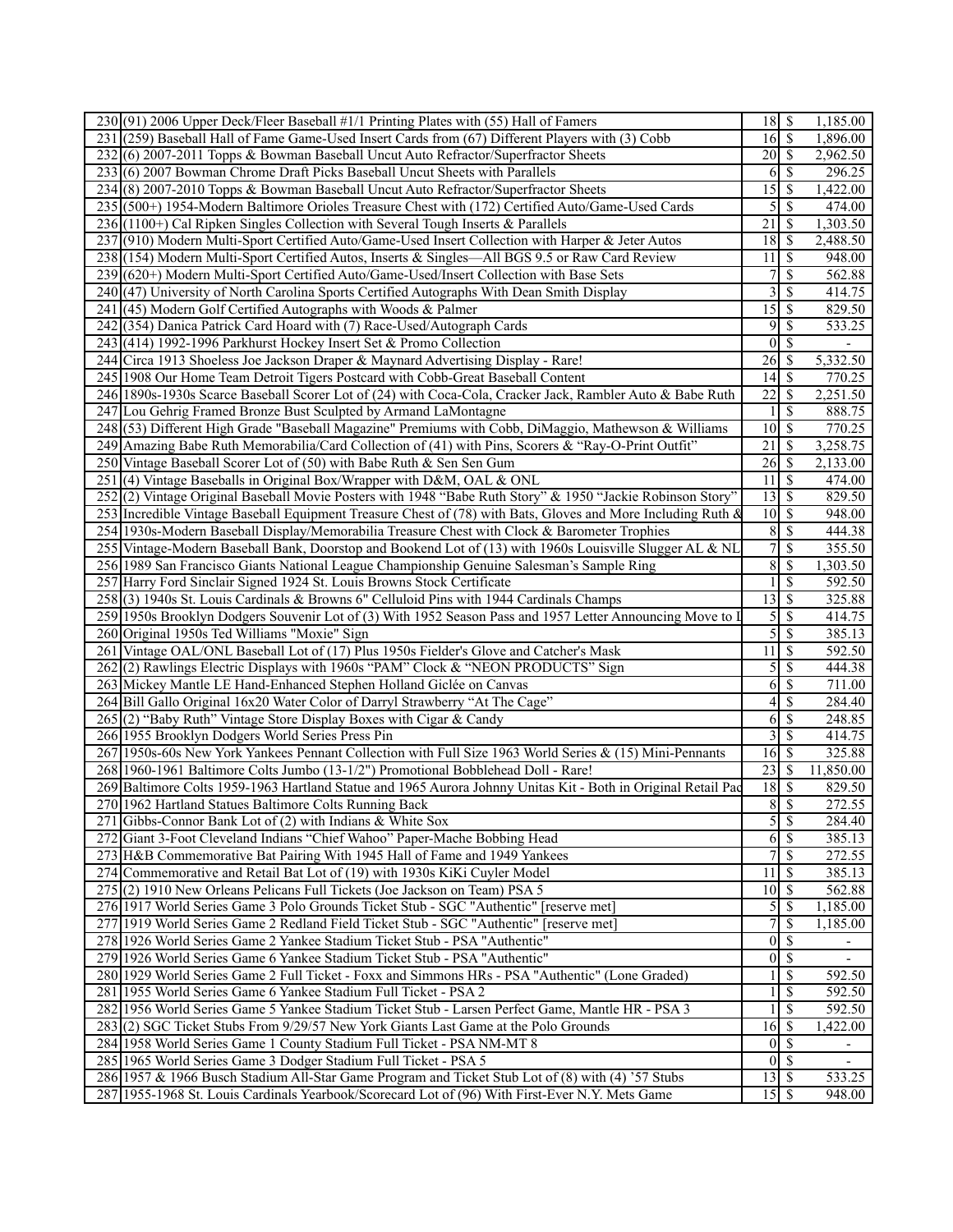| 288 1964-87 St. Louis Cardinals World Series Full Ticket, Ticket Stub & Program Lot of (32)                                                                          |                                              |                          | 770.25                   |
|----------------------------------------------------------------------------------------------------------------------------------------------------------------------|----------------------------------------------|--------------------------|--------------------------|
| 289 1889 Chicago Daily News National League & American Association Pocket Schedule                                                                                   | 6                                            | $\sqrt{S}$               | 385.13                   |
| 290 1926 World Series Program - Sportsman's Park Version - Nice!                                                                                                     | 9                                            | $\overline{\mathcal{S}}$ | 948.00                   |
| 291 1928 Yankees vs. Cardinals World Series Program from Yankee Stadium                                                                                              |                                              |                          | 711.00                   |
| 292 (70) Different 1920s-40s Baseball Magazine Issues with Many Hall of Fame Covers                                                                                  | 12                                           | \$                       | 1,125.75                 |
| 293 Sports Illustrated" Printing Plate Display Presented to John Norwood - Including 1954 First-Ever Cover                                                           | 6                                            | $\mathcal{S}$            | 711.00                   |
| 294 1947 Through 1949 Baltimore Colts AAFC Gameday Program Lot of (15) With First and Last Games                                                                     | 9                                            | \$                       | 829.50                   |
| 295 April 15, 1954 Baltimore Orioles Program From First-Ever Home Game                                                                                               |                                              |                          | 414.75                   |
| 296 May 7, 1959 Los Angeles Dodgers Roy Campanella Honor/Benefit Night Ticket Stub-PSA 4                                                                             | $3\overline{3}$                              |                          | 201.45                   |
| 297 August 19, 1969 Ken Holtzman No-Hitter Chicago Cubs vs. Atlanta Braves Ticket Stub--PSA 4                                                                        | $0 \mid \mathsf{S}$                          |                          | $\overline{\phantom{a}}$ |
| 298 1944-1956 Boston Braves and Red Sox Program Lot of (74)                                                                                                          |                                              |                          | 829.50                   |
| 299 1951 Giants vs. Dodgers Postseason Program Lot of (2) With Ebbets Field Game 1 and Polo Grounds Game                                                             |                                              |                          | 711.00                   |
| 300 1947-57 New York Giants Yearbook and World Series Program Lot of (8) with 1st Yearbook and (2) WS Pro                                                            | $5 \overline{\smash{)}\,}$                   |                          | 414.75                   |
| 301 1963-1978 New York Mets Publication Lot of (19) With 1963 Program                                                                                                | 11                                           | $\overline{\mathcal{S}}$ | 444.38                   |
| 302 (24) 1974 Super Bowl VIII Full Tickets--All PSA 6                                                                                                                |                                              |                          | 1,303.50                 |
| 303 1954 Sports Illustrated 1st Issue Lot of (4) with (2) Certified Copies in Leather Binders                                                                        | 12                                           | <sup>\$</sup>            | 592.50                   |
| 304 Claire Bee's "Chip Hilton" Original Series Near-Set (1-15/23) with Dust Jackets                                                                                  |                                              | S                        | 177.75                   |
| 305 1955-2008 New York Multi-Sport Publication Lot of (26) with 1962 Mets Yearbook                                                                                   | 12                                           | l \$                     | 503.63                   |
| 306 Multi-Sport Publication Lot of (35) With World Series Programs and Vintage Annuals                                                                               |                                              |                          | 385.13                   |
| 307 1935 Mostly Boston Braves Multi-Signed Baseball with (20) Signatures Including Ruth, Gehrig & D. Dean                                                            | $20\sqrt{3}$                                 |                          | 4,443.75                 |
| 308 1930 Washington Senators Team-Signed Ball With W. Johnson, Cronin, Manush and Rice - Full JSA                                                                    | $16 \mid$ \$                                 |                          | 1,659.00                 |
| 309 Ty Cobb Single-Signed Baseball - Full JSA [reserve not met]                                                                                                      |                                              |                          | $\overline{\phantom{a}}$ |
| 310 1954 New York Yankees Team-Signed Baseball with (29) Autographs Including Mantle with Full PSA/DNA                                                               | 11                                           | S                        | 711.00                   |
| 311 1958 National League Champion Milwaukee Braves Team-Signed Ball With Aaron, Mathews and Spahn - F                                                                | $4\vert$                                     | $\mathcal{S}$            | 592.50                   |
| 312 1961 Pittsburgh Pirates Team Signed Baseball with Clemente--Full JSA                                                                                             | 4                                            | $\mathbb{S}$             | 770.25                   |
| 313 Circa 1932-33 George Blaeholder Single-Signed OAL Harridge Baseball with Full JSA                                                                                | $\overline{c}$                               | \$                       | 325.88                   |
| 314 Casey Stengel Single-Signed ONL Giles Ball - Full JSA [reserve not met]                                                                                          | 8                                            | $\mathcal{S}$            | $\overline{\phantom{a}}$ |
| 315 Travis Jackson Single-Signed Baseball - Full JSA                                                                                                                 | 14                                           | \$                       | 503.63                   |
| 316 1923 Pittsburgh Pirates Team-Signed Ball With McKechnie, Carey and Maranville - Full JSA                                                                         | 3                                            | \$                       | 355.50                   |
| 317 Circa 1932-33 Pie Traynor & Waner Brothers Multi-Signed ONL Heydler Ball with Full JSA                                                                           | $\overline{8}$                               | l \$                     | 272.55                   |
| 318 1937 St. Louis Cardinals Team-Signed Baseball Including "Dizzy" Dean & "Pepper" Martin with Full JSA                                                             | 11                                           | \$                       | 770.25                   |
| 319 1941 New York Giants Team-Signed Baseball with (25) Autographs Including Hartnett & Ott with Full JSA                                                            | $16\overline{\smash{)}\,}$                   |                          | 651.75                   |
| 320 1954 World Champion New York Giants Team-Signed Baseball With Mays, Irvin, Wilhelm and Full JSA                                                                  |                                              |                          | 770.25                   |
| 321 1955 American League Champion New York Yankees Team-Signed Baseball With Vintage Mantle Signature                                                                |                                              |                          | 533.25                   |
| 322 1957 World Champion Milwaukee Braves Team-Signed Baseball with Full PSA/DNA                                                                                      | $\mathfrak{S}$                               | \$                       | 414.75                   |
| 323 1961 New York Yankees Reunion Team-Signed Baseball with Mantle                                                                                                   |                                              |                          | 711.00                   |
| 324 Mickey Mantle/Joe DiMaggio Dual-Signed Baseball - Full JSA                                                                                                       | $18$ $\sqrt{5}$                              |                          | 829.50                   |
| 325 Multi-Signed Baseball with (3) Signatures Including Thurman Munson--Full JSA                                                                                     | 11                                           | \$                       | 503.63                   |
| 326 Multi-Signed "500 Home Run Club" Baseball with (12) Autographs Including Mantle & Williams--Full JSA                                                             | $12\sqrt{3}$                                 |                          | 888.75                   |
| 327 Hall of Fame Greats Multi-Signed Baseball with (10) Signatures Including DiMaggio, Mantle & T. Williams                                                          | $\overline{23}$ \$                           |                          | 1,540.50                 |
| 328 ["500 Home Run" Multi-Signed Baseball with (11) Autographs Including T. Williams--Full JSA                                                                       | 9S                                           |                          | 503.63                   |
| 329 2012 San Francisco Giants World Champions Team-Signed Baseball with (25) Autographs—Full JSA                                                                     | $11 \overline{\smash{\big)}\, \, \text{\$}}$ |                          | 325.88                   |
| 330 1941 National League Champion Brooklyn Dodgers & 1942 Cleveland Indians Team-Signed Baseballs--Bot                                                               | $11 \overline{\smash{)}\,}$                  |                          | 325.88                   |
|                                                                                                                                                                      |                                              |                          |                          |
| 331(2) Tough Single-Signed Baseballs: Curt Flood & Ted Lyons--Both Full JSA<br>332 "Amazing Mets" Lot of (2) Team-Signed Baseballs: 1969 & 1970 Balls--Both Full JSA | 16S<br>$\overline{c}$                        | $\overline{\mathcal{S}}$ | 651.75<br>355.50         |
|                                                                                                                                                                      |                                              |                          |                          |
| 333 Joe DiMaggio, Mickey Mantle & Ted Williams Single-Signed Baseballs--All Certified                                                                                | $12 \mid$ \$                                 |                          | 474.00                   |
| 334 (4) 1947-63 Philadelphia Phillies Team-Signed Baseballs--All With Full JSA                                                                                       | $10 \mid$ \$<br>$\overline{20}$ \$           |                          | 474.00                   |
| 335(4) Team-Signed Baseballs - Including 1969 Mets With Hodges and Ryan                                                                                              |                                              |                          | 592.50                   |
| 336(2) Joe DiMaggio Single-Signed Baseballs With "#5" and "HOF 55" Inscriptions                                                                                      |                                              |                          | 1,007.25                 |
| 337(6) David Ortiz Single-Signed 2004 World Series Baseballs - All JSA                                                                                               | 4                                            | $\overline{\phantom{a}}$ | 503.63                   |
| 338(7) HOFer Single-Signed Baseballs with Inscriptions Including DiMaggio & Musial--All Certified                                                                    | 11                                           | $\mathcal{S}$            | 829.50                   |
| 339(7) Multi-Signed HOFer and Star Baseballs With T. Williams and Mays - All Full JSA                                                                                |                                              |                          | 829.50                   |
| 340 1936-1979 Team-Signed Baseball Lot of (10) With 1936 Bees, 1964 Giants and 1970 Mets - All Full JSA                                                              | 17S                                          |                          | 1,303.50                 |
| 341 (11) 1980-1995 Team-Signed Baseballs With Many HOFers - All Full JSA                                                                                             | $13 \mid$ \$                                 |                          | 592.50                   |
| 342 (12) Duke Snider Single-Signed Baseballs With "Duke of Flatbush" Inscriptions - All JSA                                                                          | $10 \mid$ \$                                 |                          | 562.88                   |
| 343 (24) Single-Signed Baseballs With Hubbell, Reese and Ripken - All Certed                                                                                         |                                              |                          | 1,185.00                 |
| 344 (30) HOFer Single-Signed Baseball Lot With J. DiMaggio, Dickey and T. Williams - All Certed                                                                      | $25 \overline{\smash{)}\,}$                  |                          | 2,370.00                 |
| 345 (34) Single-Signed Baseballs With Mantle, Mathews, Musial and Puckett                                                                                            |                                              |                          | 948.00                   |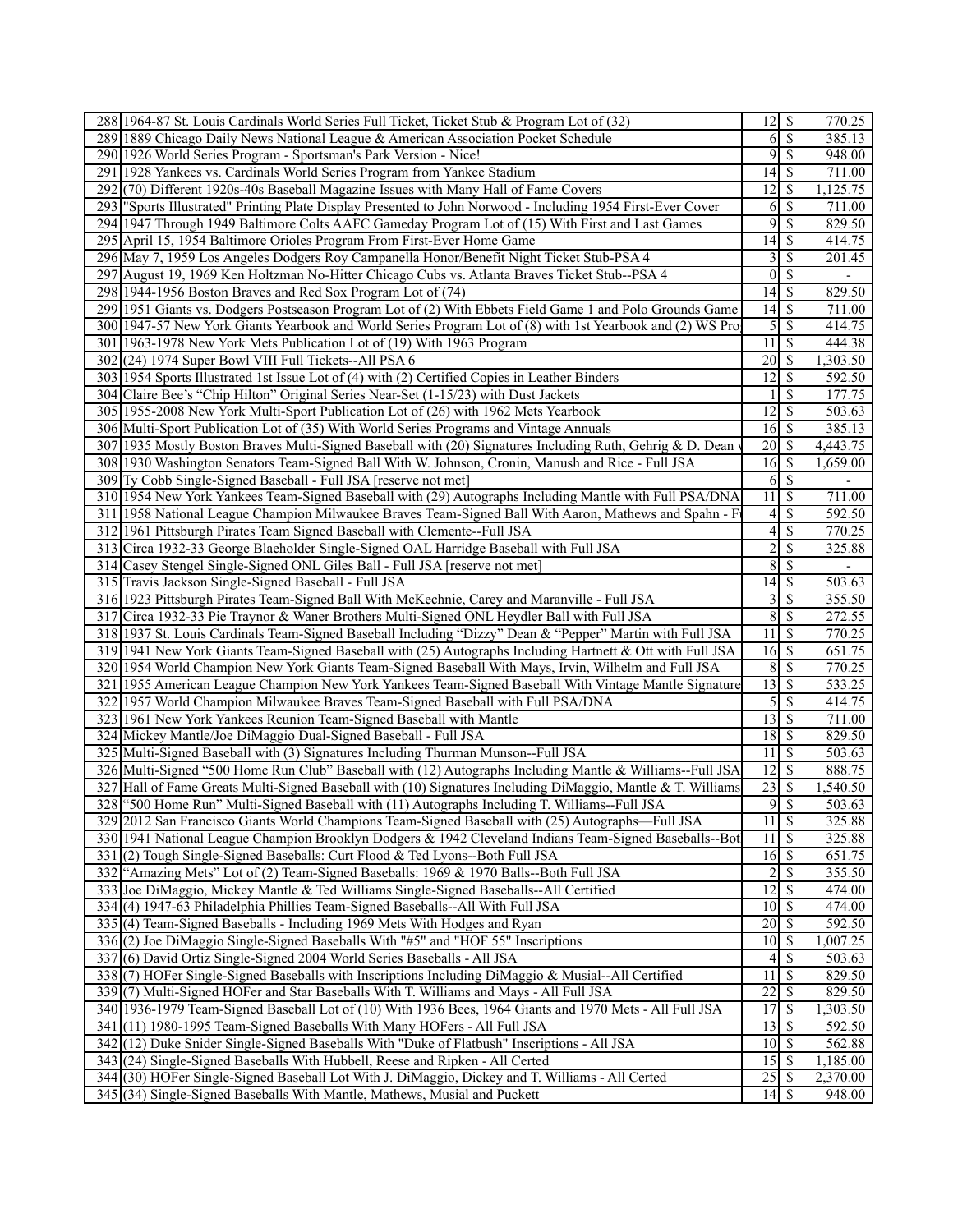| 346 HOFer and Superstar Single-Signed Baseball Lot of (46) With Aaron, Mays and Musial - All Certed            | 23             | -S                              | 1,540.50                 |
|----------------------------------------------------------------------------------------------------------------|----------------|---------------------------------|--------------------------|
| 347 (49) Single-Signed Baseballs with Berra, McGwire and Schmidt - All Certed                                  | 12             | $\mathcal{S}$                   | 1,422.00                 |
| 348 Autographed Baseball Collection of (83) With R. Jackson, Ripken and Banks                                  | 27             | $\mathbb{S}$                    | 2,133.00                 |
| 349 Morgan Bulkeley Cut Autograph PSA/DNA 9 [reserve met]                                                      |                | $10\sqrt{3}$                    | 1,777.50                 |
| 350 Magnificent Babe Ruth Cut Signature - Full JSA                                                             | 17             | S                               | 2,488.50                 |
| 351 Cy Young Signed 5x3 Index Card - Full PSA/DNA                                                              | 14             | S                               | 1,185.00                 |
| 352 1942 Album Sheet Signed by (16) With Mack, Foxx and C. Blanton - PSA/DNA 8                                 | $\overline{c}$ | $\mathbb{S}$                    | 651.75                   |
| 353 Foxx, Mack and Simmons Cut Signature Grouping - Full JSA                                                   | 4              | \$                              | 770.25                   |
| 354 Jimmie Foxx Signed Cut Framed Display with Full JSA                                                        | $\mathbf{1}$   | \$                              | 474.00                   |
| 355 Jimmie Foxx Signed Goverment Postcard Framed Display - Full JSA                                            | 4              | \$                              | 562.88                   |
| 356 Ty Cobb Framed 1959 Cut Signature - PSA/DNA Encapsulated and "Authentic"                                   | 12             | S                               | 1,007.25                 |
| 357(4) Tough Single-Signed Index Cards with C. Blanton, F. Clarke, B. Klem & H. Greenberg--All Certified       | 6              | \$                              | 770.25                   |
|                                                                                                                | $\overline{7}$ | <sup>\$</sup>                   |                          |
| 358 Tris Speaker Signed Index Card--PSA/DNA 9 [reserve not met]                                                |                |                                 | $\overline{\phantom{a}}$ |
| 359 Chuck Klein Cut Signature - Full JSA                                                                       | $\overline{0}$ | $\mathcal{S}$                   |                          |
| 360 U.C. "Red" Faber Signed Yellow Hall of Fame Plaque Postcard - Full JSA                                     | $\mathbf{1}$   | \$                              | 474.00                   |
| 361 Larry MacPhail Signed Index Card - PSA/DNA 7                                                               | $\overline{3}$ | $\mathcal{S}$                   | 474.00                   |
| 362 Jackie Robinson Framed Cut Signature Display - Full JSA                                                    | 16             | S                               | 1,007.25                 |
| 363 Jackie Robinson Signed GPC with Full JSA                                                                   | 21             | S                               | 1,007.25                 |
| 364 Thurman Munson Autographed Postcard with Full JSA                                                          | 22             | \$                              | 1,185.00                 |
| 365 Mel Ott Signed Government Postcard Framed Display - Full JSA                                               | 13             | \$                              | 592.50                   |
| 366 Mickey Mantle & Ted Williams Signed Perez-Steele Postcards with Full JSA                                   | 9              | $\mathcal{S}$                   | 355.50                   |
| 367 Vintage Baseball HOFers Cut Signature Lot of (7) With Duffy, Goslin and Stengel                            | 7              | \$                              | 533.25                   |
| 368 Baseball Cut Signature Lot of (7) With Mantle, J. DiMaggio and J. Robinson - All Full JSA                  | 14             | \$                              | 829.50                   |
| 369 Baseball HOFer Autograph Index/Photo Postcard Lot of (10) With Grove, Drysdale and PSA/DNA 10 Trayn        | $\overline{5}$ | <sup>\$</sup>                   | 414.75                   |
| 370 (30) Baseball Hall of Fame Signed Index Cards—All PSA/DNA 9 [reserve not met]                              | $\overline{3}$ | $\overline{\mathcal{S}}$        |                          |
| 371 Autographed HOF Plaque Postcards Lot of (33) with Satchel Paige--All Certified                             | 19             | $\mathcal{S}$                   | 4,740.00                 |
| 372(43) Signed Yellow Hall of Fame Plaque Postcards With Mathews and Rizzuto                                   |                |                                 | 2,488.50                 |
| 373 (68) Autographed Perez-Steele "Celebration Series" Postcards--All Certified Including SGC/JSA T. Williams  | 15             | \$                              | 1,185.00                 |
| 374 Martin Dihigo 1946 Signed Cuban Baseball Contract - Full PSA/DNA [reserve met]                             | 15             | <sup>\$</sup>                   | 6,517.50                 |
| 375 Walter Johnson Autographed 1940 Congressional Campaign Dinner Program - Full JSA                           |                | $10\vert S$                     | 1,659.00                 |
| 376 (14) Single-Signed Vintage Magazines With (7) J. DiMaggio - All JSA                                        | 12             | \$                              | 1,540.50                 |
| 377 Mickey Mantle Autographed Framed Jersey with No. 7 Inscription—Full JSA [reserve not met]                  | 6              | <sup>\$</sup>                   |                          |
| 378 Mickey Mantle Signed Baseball and Photo - Both Inscribed "No. 7" - Both Full JSA                           | $\overline{8}$ | $\mathbb{S}$                    | 503.63                   |
| 379 Baseball HOFer Signed Hardcover Book Lot of (40) With Musial and T. Williams - All JSA                     | 11             | \$                              | 1,125.75                 |
| 380 1946 Ty Cobb Signed Check with Full JSA [reserve not met]                                                  | $\overline{7}$ | \$                              |                          |
| 381 1972 Jackie Robinson Twice-Signed Personal Check--PSA/DNA Authentic [reserve not met]                      | 6              | <sup>\$</sup>                   |                          |
| 382 (11) 1923-78 Player Endorsed Canceled Checks from Professional Baseball Teams                              |                | \$                              | 296.25                   |
| 383 1957 Earl Averill, Jr. Contract Signed by Kiner and Greenberg - Full JSA                                   | $\overline{3}$ | $\mathbb{S}$                    | 414.75                   |
| 384 1958 A.B. "Happy" Chandler Signed Document as Governor of Kentucky - Full JSA                              | $\overline{2}$ | <sup>\$</sup>                   | 189.60                   |
| 385 Jackie Robinson Autographed "Wait Till Next Year" 1960 First-Printing Edition - Full JSA                   |                | $18$ $\sqrt{5}$                 | 1,125.75                 |
| 386 Joe DiMaggio Twice Signed \$50 Bill with Full JSA                                                          |                | $10 \overline{\smash{)}\,}$     | 296.25                   |
| 387 Stan Musial Signed September 9, 1963 Full Sportsman's Park Ticket - JSA                                    |                | $1 \overline{\smash{3}}$        | 177.75                   |
| 388 (4) Autographed Mitchell & Ness "Cooperstown Collection" Retro Jerseys: Carlton, Feller, Musial & Schmid   |                | $\overline{13}$ $\overline{\$}$ | 770.25                   |
| 389 Mickey Mantle & Ted Williams Single-Signed Lot of (4) with (2) Baseballs and (2) 8x10s--Full JSA           |                | $19$ \$                         | 948.00                   |
| 390 Multi-Signed HOF Lot of (2) with 500HR Bat & OAL/Brown Ball--Both Full JSA                                 | 15             | $\mathbb{S}$                    | 1,422.00                 |
| 391 Willie, Mickey & The Duke" Autographed Lot of (4) with Multi-Signed Baseball--All Certified                | 9              | \$                              | 533.25                   |
| 392 Ted Williams Baseball & Bat Single-Signed Pair--Both Full JSA                                              | 18             | <sup>\$</sup>                   | 1,007.25                 |
| 393 300 Wins Club Multi-Signed Lot of (3) With Bat, Ball and Litho - All Full JSA                              | 7 <sup>1</sup> | \$                              | 562.88                   |
| 394 1969 New York Mets World Champions Collection of (18) with Team Signed Ball & Poster--Both Full JSA        | 4              | <sup>\$</sup>                   | 385.13                   |
| 395 Baseball Autograph Treasure Chest of (47) Balls and Flats With Mays, (2) Hubbell and L. Waner - All Certed |                | $15 \overline{\smash{)}\,}$     | 1,125.75                 |
| 396 Vintage Autograph Book Signed by (80+) 1952 American League Stars With Rizzuto, Doby and Stengel           |                | $10\overline{\smash{)}\,}$      | 414.75                   |
| 397 Ted Williams Signed Rawlings Fielder's Glove - Full JSA                                                    |                | $16 \mid$ \$                    | 592.50                   |
| 398(6) Single-Signed Harmon Killebrew Jerseys--All JSA                                                         | 16             | \$                              | 1,125.75                 |
| 399 1964 Phillies Memorabilia Collection with Team-Signed Baseball $\&$ (3) Yearbooks                          | $\overline{9}$ | \$                              | 284.40                   |
| 400 Phillies Memorabilia Collection of (9) With Schmidt, Carlton and Roberts Autographs                        | $\overline{3}$ | $\mathbb{S}$                    | 355.50                   |
| 401 Baseball Autograph Lot of (23) With Mantle, Mays and Ripken                                                |                | 19S                             | 2,133.00                 |
| 402 Babe Ruth Single-Signed 3-1/2 x 5-1/2" Photograph - Full JSA                                               |                |                                 | 4,443.75                 |
| 403 Babe Ruth Signed Black & White Photo with Full JSA                                                         |                |                                 | 4,740.00                 |
|                                                                                                                |                |                                 |                          |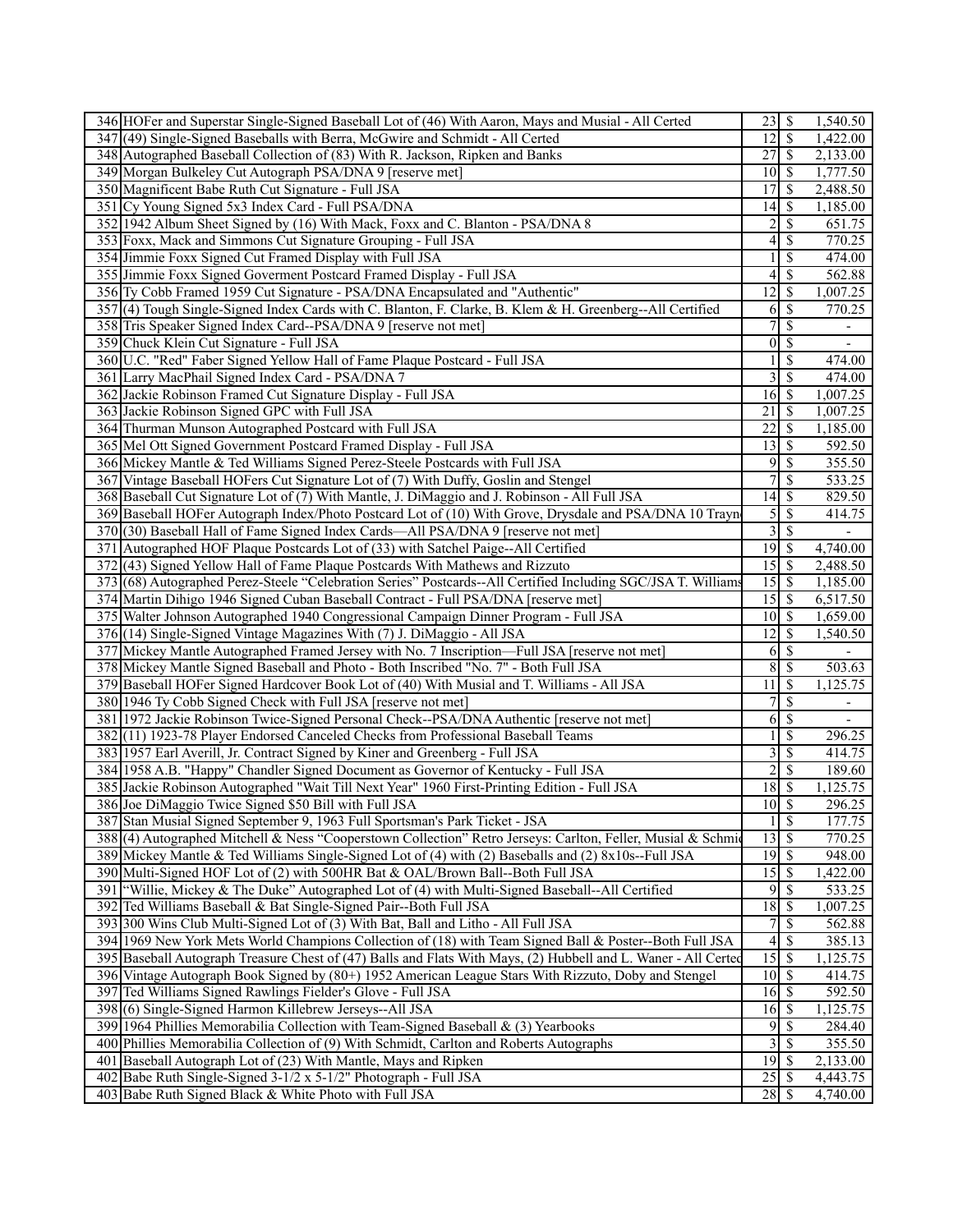| 404 Autographed 16x20 Lot of (5) with Campanella & Mantle--All Certified                                    | $\overline{13}$ $\overline{5}$ |                            | 948.00   |
|-------------------------------------------------------------------------------------------------------------|--------------------------------|----------------------------|----------|
| 405 Autographed HOFer/Stars Photo Lot of (32) With T. Williams, Aaron and Mathews - All JSA                 | $\overline{14}$ \$             |                            | 770.25   |
| 406 New York Yankees Single- and Multi-Signed Photograph Lot of (37) With Mantle, (2) Dickey and Hoyt - All |                                | 9S                         | 711.00   |
| 407 500 Home Run Club Members Single-Signed Placard Lot of (11) With Mantle, Mays and Williams - All JSA    | $12 \mid$ \$                   |                            | 1,007.25 |
| 408 Ron Lewis 1989-1990 "Living Legends" Autographed 8x10 Complete Set of (20) With Mantle, Mays and Ko     | $\overline{15}$ \$             |                            | 1,007.25 |
| 409   "Willie, Mickey & The Duke" Signed 18x24 Oversized Poster with Full JSA                               |                                | $9 \overline{\smash{)}\,}$ | 414.75   |
| 410 Chipper Jones Signed Set of (4) Career Achievement Prints from 2012 Final Season--All PSA/DNA           |                                | $0\sqrt{S}$                | ٠        |
| 411 (34) 1950-1990s Signed Baseball Cards with (14) Hall of Famers & Dual-Signed                            | $\overline{3}$                 | $\overline{\mathcal{S}}$   | 260.70   |
| 412(83) Baseball Hall of Famer Signed Cards from (13) Different Players                                     |                                | $8 \overline{)}$           | 829.50   |
| 413 (183) 1959-1969 Topps Baseball Signed Cards with Numerous Hall of Famers & Tough Deceased               | $28 \mid$ \$                   |                            | 2,725.50 |
| 414 1939 Amateur Baseball Tournament Mini-Bat Signed by (16) Senators and Tigers Players With Elmer Gedec   | $\frac{4}{ }$                  | $\mathcal{S}$              | 562.88   |
| 415 Mickey Mantle Signed Bat with "NO. 7" Inscription--Full JSA                                             | $10 \overline{\smash{)}\,}$    |                            | 2,251.50 |
| 416 Ted Williams Signed LE Bat Commemorating His 1941 Season - Full JSA                                     | 17S                            |                            | 651.75   |
| 417 500 HR Club Bat Signed by (11) With Williams, Mays and Mathews - Full PSA/DNA                           | $13 \mid$ \$                   |                            | 1,066.50 |
| 418 Cooperstown Bat Co. Full-Size Model Signed by (40) HOFers With Mathews, Drysdale and T. Williams - Fu   |                                |                            | 770.25   |
| 419(3) HOFer Single-Signed Bats: Koufax, Mays and Puckett - All Full JSA                                    | $14 \mid$ \$                   |                            | 533.25   |
|                                                                                                             | $13 \mid$ \$                   |                            | 592.50   |
| 420 Aaron, Mays, Snider Autographed Bat Lot of (4) With (1) Multi-Signed - All Certed                       |                                |                            |          |
| 421 (4) Multi-Signed Theme Bats With Mays, Mathews and Spahn - All PSA/DNA or JSA                           | 11                             | \$                         | 562.88   |
| 422 Hall of Famer Single-Signed and Inscribed Bat Lot of (5) With Mays and T. Williams                      |                                | 8S                         | 770.25   |
| 423 Multi-Signed HOFer Bat Lot of (6) With Baltimore Orioles Theme - All JSA or PSA/DNA                     | $10\overline{\smash{)}\,}$     |                            | 385.13   |
| 424 Baseball Superstars Single-Signed Bat Lot of (9) With Ortiz, Rose and Clemens - All Certed              | $13 \mid$ \$                   |                            | 474.00   |
| 425 Hall of Famers Single-Signed Bat Lot of (10) With Hunter, Mathews and Snider - All Certed               | $\overline{12}$ \$             |                            | 829.50   |
| 426(12) Gary Sheffield Single-Signed LE Bats--All Certified                                                 |                                | $\boldsymbol{\mathsf{S}}$  | 237.00   |
| 427 HOFer/Superstars Autographed Bat Lot of (14) With Ripken and (2) Killebrew                              | $19$ $\overline{\text{S}}$     |                            | 948.00   |
| 428 Modern Era Stars Signed Bat Lot of (18) With Mattingly, R. Johnson and F. Thomas                        | $13 \mid$ \$                   |                            | 888.75   |
| 429 Brett Favre 1997 Green Bay Packers Game-Worn Home Jersey                                                | $\overline{19}$ \$             |                            | 2,251.50 |
| 430 Sherm Lollar 1965 Baltimore Orioles Game-Worn Coach's Home Jersey                                       | 6                              | l \$                       | 651.75   |
| 431 Joe Camacho 1969 Washington Senators Game-Worn Road Jersey                                              | $10 \mid$ \$                   |                            | 711.00   |
| 432 Jim Hannan 1970 Washington Senators Game-Worn Road Jersey                                               |                                |                            | 1,540.50 |
| 433 Fred McGriff 2001 Chicago Cubs Game-Worn Home Jersey - Full Miedema                                     | $12 \mid$ \$                   |                            | 385.13   |
| 434 Bill Guerin 1992-93 New Jersey Devils Game-Worn Sweater                                                 | 12                             | $\mathbb{S}$               | 562.88   |
| 435 Dick Allen 1971-1974 Signed Professional Model Bat - Full PSA/DNA                                       | 6                              | $\sqrt{s}$                 | 296.25   |
| 436 Cal Ripken, Jr. 1981-1983 Signed Game-Used Bat - PSA/DNA GU 7.5                                         |                                |                            | 1,540.50 |
| 437 Eddie Murray 1981-1983 Signed Game-Used Bat - PSA/DNA GU 6.5                                            | 5                              | \$                         | 592.50   |
| 438 1933-2012 Game-Used and Professional Model Bat Lot of (14)                                              | 11                             | $\sqrt{S}$                 | 651.75   |
| 439 Brian McCann Autographed 2005 Professional Model Bat - Full PSA/DNA                                     |                                | $\overline{\mathcal{S}}$   | 177.75   |
| 440 Chipper Jones Signed 2012 Professional Model Bat - PSA/DNA and JSA                                      |                                | $\mathcal{S}$              | 177.75   |
| 441 (20) Single-Signed Game-Used Bats With Salmon, Steinbach and R. Washington                              | 11                             | $\overline{\mathcal{S}}$   | 651.75   |
| 442 (41) Single-Signed Professional Model Baseball Bats                                                     | $16 \overline{\smash{)}\,}$    |                            | 1,185.00 |
| 443 1935 National Chicle Football Low Number Near Set of (22/24) PSA Graded Cards                           | 19                             | \$                         | 8,887.50 |
| 444 1935 National Chicle Football #9 Knute Rockne PSA 6                                                     |                                |                            | 1,659.00 |
| $445$ (24) 1948-1952 Football Exhibits with (5) Shortprints                                                 |                                | 8S                         | 260.70   |
| 446 (46) 1952 Bowman Large Football Cards with Gifford RC & PSA 3 Lansford RC Shortprint                    |                                | 9s                         | 1,303.50 |
| 447 (464) 1954-1961 Topps & Bowman Football Card Collection with Stars                                      |                                | 8S                         | 533.25   |
| 448 1959 & 1960 Topps Football Complete Sets                                                                |                                | $6\sqrt{5}$                | 503.63   |
| 449 (10) 1948-1976 Football Hall of Famer/Star Graded Rookie Cards with Baugh, Blanda & Landry              | $12 \mid$ \$                   |                            | 770.25   |
| 450 (896) 1948-1970 Football Card Treasure Chest with Oddball & Regional Issues                             | $16 \overline{\smash{)}\,}$    |                            | 2,133.00 |
| 451 (922) 1960-1970 Football Card Shoebox Collection with Brown & Unitas                                    | $8\,$                          | $\sqrt{s}$                 | 770.25   |
| 452 1970 Topps Football Complete Set (263/263) & 1970 Topps Football Super Proof Complete Set of (35) Card  | 4                              | $\mathcal{S}$              | 474.00   |
| $453(4) 1970-1973$ Topps Football Complete Sets                                                             |                                | $\overline{4}$ s           | 562.88   |
| $454(4) 1970-1977$ Topps Football Complete Sets                                                             | $10 \overline{\smash{)}\,}$    |                            | 770.25   |
| 455 (6149) 1970-1977 Topps Football Cards Including (350+) Hall of Famers                                   | $13 \mid$ \$                   |                            | 888.75   |
| 456 1951-1979 Topps Football Card Collection of (1286) Cards with Many Stars                                | $12 \mid$ \$                   |                            | 2,133.00 |
| $457(6)$ 1975-1979 Topps Football Complete Sets                                                             | $\overline{7}$                 | $\overline{\mathcal{S}}$   | 651.75   |
|                                                                                                             | 9                              | $\overline{\mathcal{S}}$   | 888.75   |
| $458$ (4200+) 1976-1979 Topps Football Cards with Stars                                                     | $10 \mid$ \$                   |                            | 651.75   |
| 459 1976-1982 Topps Football Complete Set Run                                                               |                                |                            |          |
| 460 (10800+) 1980s-2000s Football Supertstars & Stars with (504) Inserts & Parallels                        | $13 \mid$ \$                   |                            | 414.75   |
| 461 De Benneville "Bert" Bell 1939-1940 Signed Eagles Payroll Check Lot of (38)                             | $13 \mid$ \$                   |                            | 533.25   |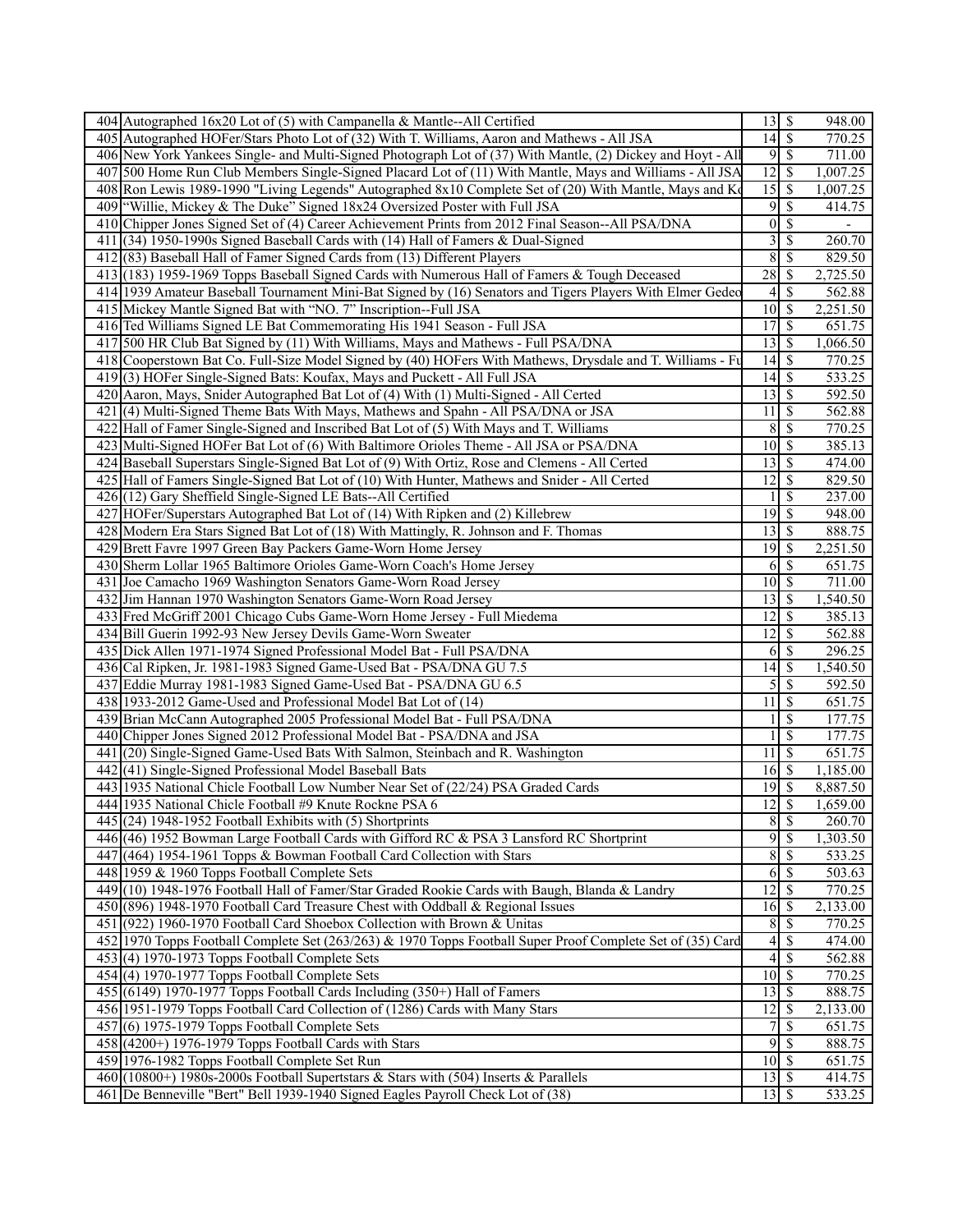| 462 Charlie Conerly 1960 New York Football Giants Contract Signed by Conerly, W. Mara and Rozelle                                                         | $\sqrt{s}$<br>474.00<br>1 <sup>1</sup>                        |
|-----------------------------------------------------------------------------------------------------------------------------------------------------------|---------------------------------------------------------------|
| 463(49) Charlie Conerly Signed Personal Checks                                                                                                            | $10\overline{\smash{)}\,}$<br>474.00                          |
| 464 Super Bowl Logo Giclée-on-Canvas Signed by (35) Super Bowl MVPs With Montana, Namath and Staubac                                                      | $13 \mid$ \$<br>1,540.50                                      |
| 465 San Francisco 49ers Treasure Chest With Autographs of Montana, Rice and Young                                                                         | 16<br>$\sqrt{S}$<br>1,422.00                                  |
| 466 San Francisco 49ers HOFers Signed Matted Photo Lot of (8) With (2) Montana and (4) J. Rice                                                            | 5<br>\$<br>355.50                                             |
| 467(3) Deceased Pro Football Hall of Famers Single-Signed Photographs - All Full PSA/DNA                                                                  | 15<br>$\mathbb{S}$<br>1,303.50                                |
| 468 Dated March 1970 Brian Piccolo Signed 3x5 Photograph & TLS with Full JSA                                                                              | 12<br><sup>\$</sup><br>1,007.25                               |
| 469 NFL Hall of Famer Signed Lot of (4) With Multi-Signed HOFer Helmet and Bears "Linebackers" Signed He                                                  | 13S<br>770.25                                                 |
| 470(3) 1980-1986 Topps Football Signed Rookie Cards of Lott, Montana & Rice--All PSA/DNA Authentic                                                        | $\overline{7}$<br>$\sqrt{s}$<br>355.50                        |
| 471 (4) 1972-1984 Topps Football Autographed HOF Quarterback Rookie Cards: Elway, Fouts, Marino & Stauba                                                  | 10<br>$\mathbb{S}$<br>474.00                                  |
| 472 1969 Baltimore Colts Team-Signed Football With Unitas, Mackey and Curtis - Full JSA                                                                   | $\overline{7}$<br>\$<br>325.88                                |
| 473 Ray Nitschke Signed "Route 66" LE Lithograph                                                                                                          | $\overline{0}$<br>$\mathbb{S}$                                |
| 474 Howard Cosell Single-Signed Football with Full JSA                                                                                                    | $\overline{\mathcal{S}}$<br>6<br>237.00                       |
| 475 1936 NFL Champion Green Bay Packers Wheaties Premium Team Photo                                                                                       | $\overline{\mathcal{S}}$<br>$\overline{\mathbf{3}}$<br>260.70 |
| 476 Autographed Football Jersey Lot of (9) With Dorsett and B. Sanders - All Certed                                                                       | $14 \overline{\text{S}}$<br>770.25                            |
| 477 Historic Autographs "Peerless" Pro Football HOFer Lot of (15) PSA/DNA Slabbed Cut Signatures With Unit                                                | 10<br>$\mathbb{S}$<br>355.50                                  |
| 478 (17) Autographed Pro Football HOFer Matted Displays With Butkus, Baugh and Sayers - All Certed                                                        | 10<br>S<br>474.00                                             |
| 479 Pro Football HOFers Signed Flats Lot of (24) With Ewbank, Hornung and Hubbard - All Certed                                                            | 10<br>$\mathcal{S}$<br>651.75                                 |
| 480 Pro Football Hall of Famer Single-Signed Photo Lot of (26) With Baugh and J. Brown - All Certed                                                       | $\overline{\$}$<br>8<br>592.50                                |
| 481 Amos Alonzo Stagg 1932 Handwritten Scouting Report - Full JSA                                                                                         | <sup>\$</sup><br>592.50                                       |
| 482 Original NFL Players Alumni Association Ring of Glen Stough                                                                                           | $10 \mid$ \$<br>1,777.50                                      |
| 483 Baltimore Colts Lot of (13) Items with Bobbin Head $\&$ (2) Kail Figures                                                                              | \$<br>11<br>444.38                                            |
| 484 Signed/Unsigned Football Treasure Chest of Cards and Memorabilia with 1970 Topps Set & 1974 Vikings To                                                | $\overline{12}$<br>$\mathbb{S}$<br>711.00                     |
| 485 (109) 1957-58 Topps & 1961-62 Fleer Basketball Cards with Cousy, Chamberlain, Robertson & West Rookie                                                 | 22<br><sup>\$</sup><br>2,370.00                               |
| 486 1961-1971 Topps & Fleer Basketball Singles Collection of (259) Cards with Many Stars                                                                  | 12<br>$\overline{\mathcal{S}}$<br>1,125.75                    |
| 487 1969-70 to 1972-1973 Topps Basketball Complete, Near & Partial Set Run                                                                                | 11<br><sup>S</sup><br>1,659.00                                |
| 488 1975-76 to 1981-82 Topps Basketball Complete Run of (7) Sets                                                                                          | $16\overline{3}$<br>1,896.00                                  |
| 489 (484) 1948-1987 Basketball Card Singles Collection with Many Stars                                                                                    | 13<br>$\mathbb{S}$<br>1,422.00                                |
| 490 Los Angeles Forum Hardwood Display Signed by (5) With Abdul-Jabbar and Chamberlain - Full JSA                                                         | $\sqrt{2}$<br>\$<br>651.75                                    |
| 491 1969-70 Topps Basketball Complete Set of (99/99) Cards with (1) BVG Graded                                                                            | $\overline{5}$<br><sup>\$</sup><br>474.00                     |
| 492 1969-70 Topps Basketball Near (93/99) & 1970-71 Topps Basketball Partial Sets (135/175) with (3) PSA Gra                                              | $\overline{5}$<br>$\overline{\mathcal{S}}$<br>444.38          |
| 493(10) 1948-1987 Basketball Hall of Famer/Star PSA Graded Rookie Cards with Alcindor, Chamberlain & Ma                                                   | 11<br>$\mathbb{S}$<br>1,125.75                                |
| 494 1980s-2000s Basketball Superstars & Star Group of (10,300+) Cards with (957) Inserts & Parallels                                                      | $\overline{15}$ \$<br>651.75                                  |
| 495 Magic Johnson and Larry Bird LE Dual-Signed Steve Parson Giclée-on-Canvas                                                                             | 3<br>\$<br>355.50                                             |
| 496(8) Single-Signed Ron Lewis Basketball Hall of Fame Postcards With (2) Mikan - All JSA Certed                                                          | 6<br>$\mathbb{S}$<br>237.00                                   |
| 497 Jack Johnson 1909 Brandt & Scheible Broadside                                                                                                         | $\overline{\mathcal{S}}$<br>1<br>296.25                       |
| 498 Muhammad Ali/Cassius Clay Dual-Signed Baseball with Full JSA                                                                                          | $\overline{\mathcal{S}}$<br>$\overline{12}$<br>948.00         |
| 499 Rocky Marciano Autograph - Full JSA                                                                                                                   | $\mathbb{S}$<br>474.00                                        |
| 500 1930-1980 "The Ring" Magazine Complete Run of Bound Yearly Volumes                                                                                    | $19$ \$<br>5,628.75                                           |
|                                                                                                                                                           | $\mathbb{S}$<br>592.50                                        |
| 501 Muhammad Ali Framed Cut Signature Display With Handwritten Note - Individual Full JSA                                                                 |                                                               |
|                                                                                                                                                           |                                                               |
| 502 Muhammad Ali Signed Poem Display with Full JSA                                                                                                        | $\overline{\mathcal{S}}$<br>592.50<br>1                       |
| 503 1945-1986/87 "The Ring" Magazine Hardcover Annual Record Book/Encyclopedia Lot of (27)                                                                | 7s<br>503.63                                                  |
| 504 1954-55 Parkhurst Wrestling Complete Set (75/75) & 1955-56 Parkhurst Wrestling Partial Set                                                            | \$<br>23<br>1,007.25                                          |
| 505 1956 Gum Products Adventure Complete Set of (100) Cards                                                                                               | 95<br>592.50                                                  |
| 506 Muhammad Ali Signed Boxing Glove - Full JSA                                                                                                           | 4<br>-S<br>444.38                                             |
| 507 Muhammad Ali Single-Signed Baseball Hand Dated 1/5/94 with Full JSA                                                                                   | 13<br>$\mathbb{S}$<br>444.38                                  |
| 508 Muhammad Ali & George Foreman Dual-Signed 1974 Ring Magazine with Full JSA                                                                            | $\overline{2}$<br>$\mathbb{S}$<br>325.88                      |
| 509(3) Heavyweight Boxing Champion Autographs: Ali, Braddock & Louis - All Full JSA or PSA/DNA                                                            | 12S<br>533.25                                                 |
| 510 Muhammad Ali Autograph Lot of (5)--All with Full JSA or PSA/DNA                                                                                       | 888.75                                                        |
| 511 Incredible Signed Boxing Glove Collection of (37) with Frazier, Foreman & Tyson                                                                       | 15S<br>1,422.00                                               |
| 512 1930s Hockey Grab Bag of (6) Cards with Joliat                                                                                                        | 13<br>$\sqrt{S}$<br>385.13                                    |
| 513 (66) 1951-52 to 1959-60 Parkhurst Hockey Cards with Maurice Richard                                                                                   | 7<br>\$<br>503.63                                             |
| 514 (131) 1951-52 to 1963-64 Parkhurst Hockey Singles with Stars                                                                                          | $\overline{9}$<br>$\mathcal{S}$<br>711.00                     |
| 515 (13) 1951-60 Parkhurst Hockey SGC Graded HOFer Cards with Plante RC & (4) M. Richard                                                                  | 21<br>-S<br>1,777.50                                          |
| 516 1954-55 Parkhurst Hockey Partial Set of (74/100) Cards with (6) PSA Graded Stars                                                                      | $\overline{\mathcal{S}}$<br>9<br>711.00                       |
| 517 1957-58 & 1960-61 Parkhurst Hockey Partial and Starter Sets with (9) PSA Graded Stars                                                                 | $13 \mid$ \$<br>770.25                                        |
| 518 1964-65 Topps Hockey Starter Set of (81) Cards with (8) PSA Graded Stars<br>519 1965-66 Topps Hockey Near Set of (119/128) with (18) PSA Graded Stars | $8\phantom{.}$<br>$\sqrt{S}$<br>829.50<br>$19$ \$<br>2,844.00 |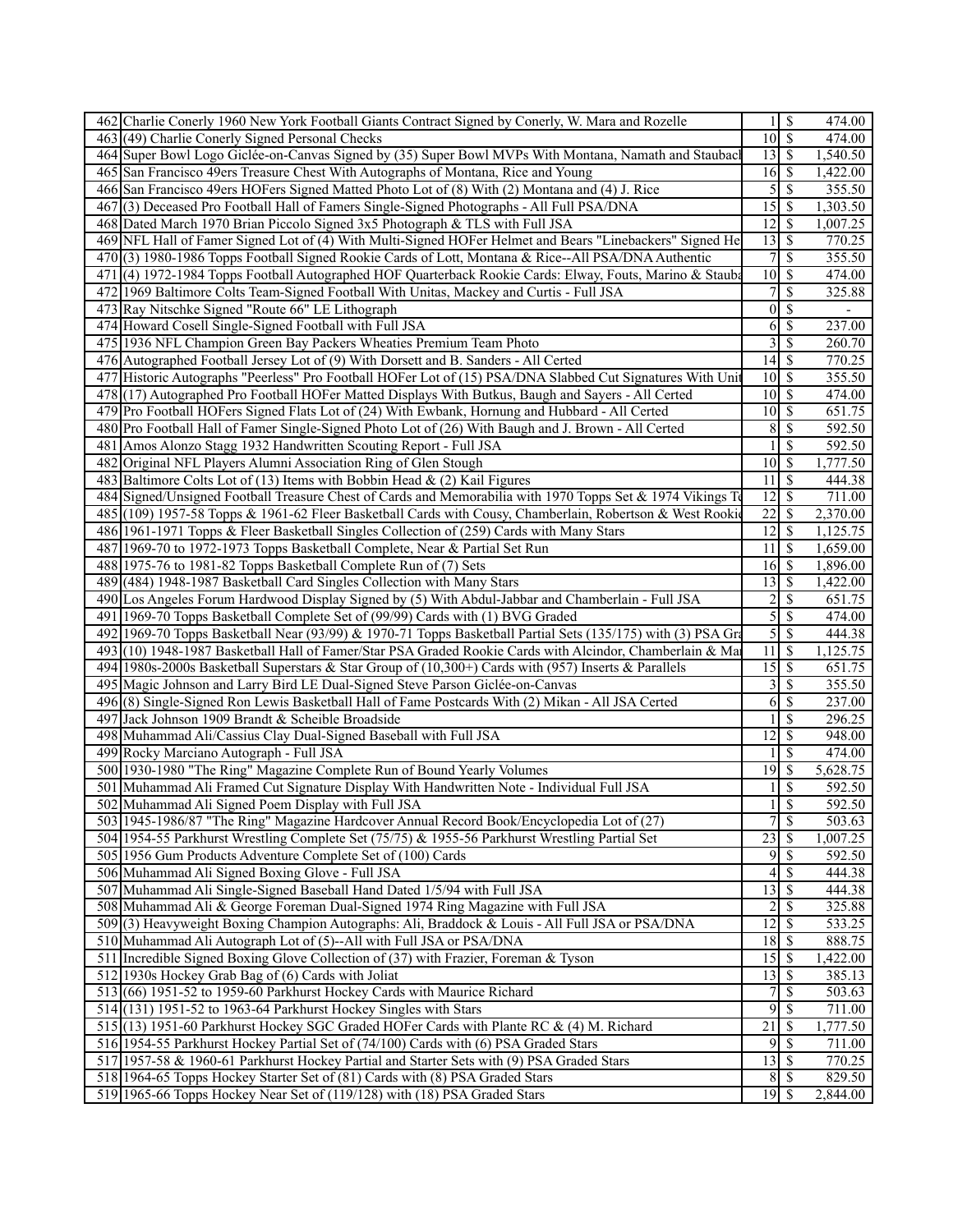| 520(9) SGC Graded 1957-69 Topps/OPC Hockey HOFer Cards with Howe, Hull & Orr                              | $12 \mid$ \$                |                          | 711.00              |
|-----------------------------------------------------------------------------------------------------------|-----------------------------|--------------------------|---------------------|
| 521 1968-69 & 1969-70 Topps Hockey Complete Sets                                                          | $15\overline{\smash{)}\,}$  |                          | 1,777.50            |
| 522(7) 1966-1973 Topps/O-Pee-Chee Hockey Starter Sets with (6) PSA Graded Stars                           | $8 \mid S$                  |                          | 1,422.00            |
| 523 (530) 1954-1989 Topps & O-Pee-Chee Hockey Singles Collection--Loaded                                  | 11                          | \$                       | 2,014.50            |
| 524 1961-1980s Hockey Oddball/Shoebox Collection with (12) Complete/Near Sets & (150+) Singles            | 16                          | l \$                     | 562.88              |
| 525 1962-1977 Hockey Oddball & Insert Collection of (173) Cards with Orr & Howe                           | 8                           | \$                       | 711.00              |
| 526 (11900+) Hockey Superstar & Star Group with (1300+) Gretzky                                           | 18                          | $\overline{\mathcal{S}}$ | 562.88              |
| 527 (3) Philadelphia Flyers "Broad Street Bullies" Multi-Signed Art Prints--All Full JSA                  | 5                           | $\overline{\mathcal{S}}$ | 225.15              |
| 528 Philadelphia Flyers Game Used Hockey Stick Lot of (8) with (4) Autographed Including Coffey & Lindros | $\overline{17}$             | $\overline{\mathbf{s}}$  | 503.63              |
| 529(11) Hockey Autographed and/or Game Used Sticks with P. Bure & Los Angeles Kings Team-Signed Includi   | 6                           | $\mathcal{S}$            | 414.75              |
| 530 Philadelphia Flyers Autographed Memorabilia Treasure Chest with Jerseys, Photos, Pucks & Sticks       |                             |                          | 770.25              |
| 531 18K Gold Pocket Watch Presented to J.J. McDermott for Winning the 1911 U.S. Open - First U.S. Winner  | $\overline{19}$ \$          |                          | 4,147.50            |
| 532 Robert T. (Bobby) Jones Cut Signature with Full JSA                                                   | 4                           | \$                       | 592.50              |
| 533 Vintage Golf Cut Signatures Lot of (4) with Armour, Burke, Little & Shute--Full JSA                   |                             | \$                       | 474.00              |
| 534 Tiger Woods Signed LE Carlo Beninati "Tiger Roars" UDA Serigraph                                      | $\overline{10}$ \$          |                          | 592.50              |
| 535 1911 T36 Hassan Auto Drivers Complete Set of (25) BVG Graded Cards                                    |                             | \$                       | 711.00              |
| 536 1911 T37 Turkey Red Automobile Series Complete Set of (50) Cards                                      |                             | \$                       | 592.50              |
| 537 Massive Racing/Nascar/Other Treasure Chest of Memorabilia with Collectible Cars, Programs and More    | $\overline{32}$             | <sup>\$</sup>            | 2,844.00            |
| 538 Pat McCormick 1952 Helsinki Olympics Opening Ceremonies Worn Jacket                                   | 6                           | $\overline{\mathcal{S}}$ | 770.25              |
| 539 (171) 1911-1989 Multi-Sport Shoebox Collection with Brown & Ryan Rookies                              | 13                          | <sup>\$</sup>            | 1,066.50            |
| 540 (785) 1952-1966 Topps Baseball & Basketball Cards with Writing Including Several Stars                | $13 \mid S$                 |                          | 503.63              |
| 541 1959-1971 Bazooka Baseball & Football Group of (91) Cards with 1959 Mays                              | 15                          | l \$                     | 1,185.00            |
| 542(54) 1951-1976 Multi-Sport Wrappers with (5) 1952 Topps Baseball                                       | 14                          | l \$                     | 888.75              |
| 543 1968-1977 Topps Baseball & Basketball Card Collection of (858) Cards with Mostly Stars                | $\mathfrak{S}$              | l \$                     | 711.00              |
| 544 (2200+) 1977-1979 Sportscaster Hoard with Bird, Gretzky & Magic                                       |                             |                          | 2,607.00            |
| 545 (1168) 1954-1990s Multi-Sport Near Set & Singles Collection with Numerous Stars                       | 12                          | $\mathbf{\$}$            | 1,007.25            |
| 546 (4708) 1964-1986 Multi-Sport Card Collection with (1150+) Hall of Famers                              | 8                           | S                        | 1,185.00            |
| 547 (7500+) 1955-1980 Multi-Sport Shoebox Collection with Mantle                                          | 11                          | $\mathcal{S}$            | 1,659.00            |
| 548(35) 1981-1989 Baseball & Football Traded/Update Sets with (5) 1982 Topps Traded                       | 23                          | \$                       | 1,007.25            |
| 549 Washington, D.C. Vintage Sports Pennant Lot of (17) With Rare Senators and Redskins Versions          | $14$ $\sqrt{5}$             |                          | 888.75              |
| 550 1970s-Modern Multi-Sport Singles Collection of (325,000+) Cards with Many Stars                       |                             |                          | 3,258.75            |
| 551 1954 Multi-Signed Awards Dinner Program Page With Foxx, Grove and Cronin - Full JSA                   | 0                           | \$                       |                     |
| 552 HOFer Autographed Framed Display Lot of (5) With Mantle, Unitas and T. Williams                       | 8                           | $\overline{\mathcal{S}}$ | 533.25              |
| 553 Basketball and Hockey Autographed Apparel Lot of (7) With Abdul-Jabbar, Lemieux and Magic             | $12 \mid$ \$                |                          | 888.75              |
| 554 Multi-Sport Autographed Jersey Lot of (13) with Marino, Montana & Multi-Signed NHL Alumni             | 15                          | $\sqrt{S}$               | 1,125.75            |
| 555 Michael Jordan and Derek Jeter Autographed Framed Displays - Both Certed                              | 11                          | S                        | 711.00              |
| 556 Baseball and Football Legends Autograph Lot of (20) With (2) Mantle, (2) Aaron and Unitas - All JSA   | 14                          | $\mathcal{S}$            | 1,125.75            |
| 557 Multi-Sport Autographed Index Cards/Cuts Lot of (54) with DiMaggio & Grange--All Certified            | $\overline{7}$              | $\mathbf S$              | 948.00              |
| 558](72,000+) Multi-Sport Modern Warehouse Collection with (1100+) Certified Autos/Game-Used Cards-Loa    | 27                          | \$                       | 4,147.50            |
| 559 Monster Collection of (1296) Multi-Sport Signed 3x5 Index Cards/Cuts                                  | $7\overline{\smash{5}}$     |                          | 444.38              |
| 560 (18) Different Multi-Sport/Non-Sport Whiskey Decanters with Ali & Cubs in Original Box                |                             | $\overline{7}$ s         | 414.75              |
| 561 Multi-Sport and Non-Sport Collection of (19) Wire/Other Photos with Mantle, Ruth & J. Robinson        |                             | $4 \overline{\sqrt{}}$   | 213.30              |
| 562 Multi-Sport/Non-Sport Treasure Chest of Memorabilia with 1985 USFL Uncut Sheet                        | 16S                         |                          | 770.25              |
| 563 Multi-Sport Autographed GPC/PC Lot of (124) with (36) 1950s NBA HOFers & Stars                        | $10 \overline{\smash{)}\,}$ |                          | 711.00              |
| 564 1939 Gumakers of America True Spy Stories Complete PSA Graded Set of (24/24) Cards                    |                             |                          | 770.25              |
| 565 1940 Goudey First Column Defenders Complete PSA Graded Set (24/24)--#8 on Registry                    | $12 \mid$ \$                |                          | 533.25              |
| 566 1951 Bowman Jets, Rockets & Spacemen Complete Set of (108) Cards with (11) PSA Graded                 | 6                           | S                        | 444.38              |
| 567 1949-55 Topps Funny Foldees Near Set of (64/66) Cards Plus One Variation                              | 7                           | $\mathcal{S}$            | 474.00              |
| 568 (1042) 1933-1968 Non-Sport United States & Canadian Issue Collection with (7) Near/Partial Sets       | 6                           | $\mathcal{S}$            | 562.88              |
| 569 1969 Globe Imports "Famous People" Complete PSA Graded Set of (53) Cards--#1 on Registry              |                             | $\overline{\mathcal{S}}$ | $\overline{592.50}$ |
| 570 1962 Topps Mars Attacks Complete Set of (55) SGC Graded Cards with (3) SGC 88                         | 23                          | \$                       | 4,443.75            |
| 571 1950s-80s Non-Sports Treasure Chest of Sets & Singles                                                 |                             |                          | 948.00              |
| 572 1858 Flying Eagle 1 Cent Proof Coin PCGS PR64                                                         | 8S                          |                          | 5,925.00            |
| 573 1884 Liberty Nickel NGC MS66                                                                          |                             | $0\sqrt{S}$              |                     |
| 574 1908 Barber Proof Dime NGC PF65                                                                       | $0 \mid S$                  |                          |                     |
| 575 Elvis Presley Signed Trading Card--SGC Authentic [reserve not met]                                    | $6 \mid$ \$                 |                          |                     |
| 576 Marilyn Monroe Signed Check Framed Display - Full JSA                                                 |                             |                          | 3,258.75            |
| 577 Nelson Mandela Signed Index Card Framed Display with Full JSA [reserve not met]                       |                             | $4$ \ $\frac{1}{3}$      |                     |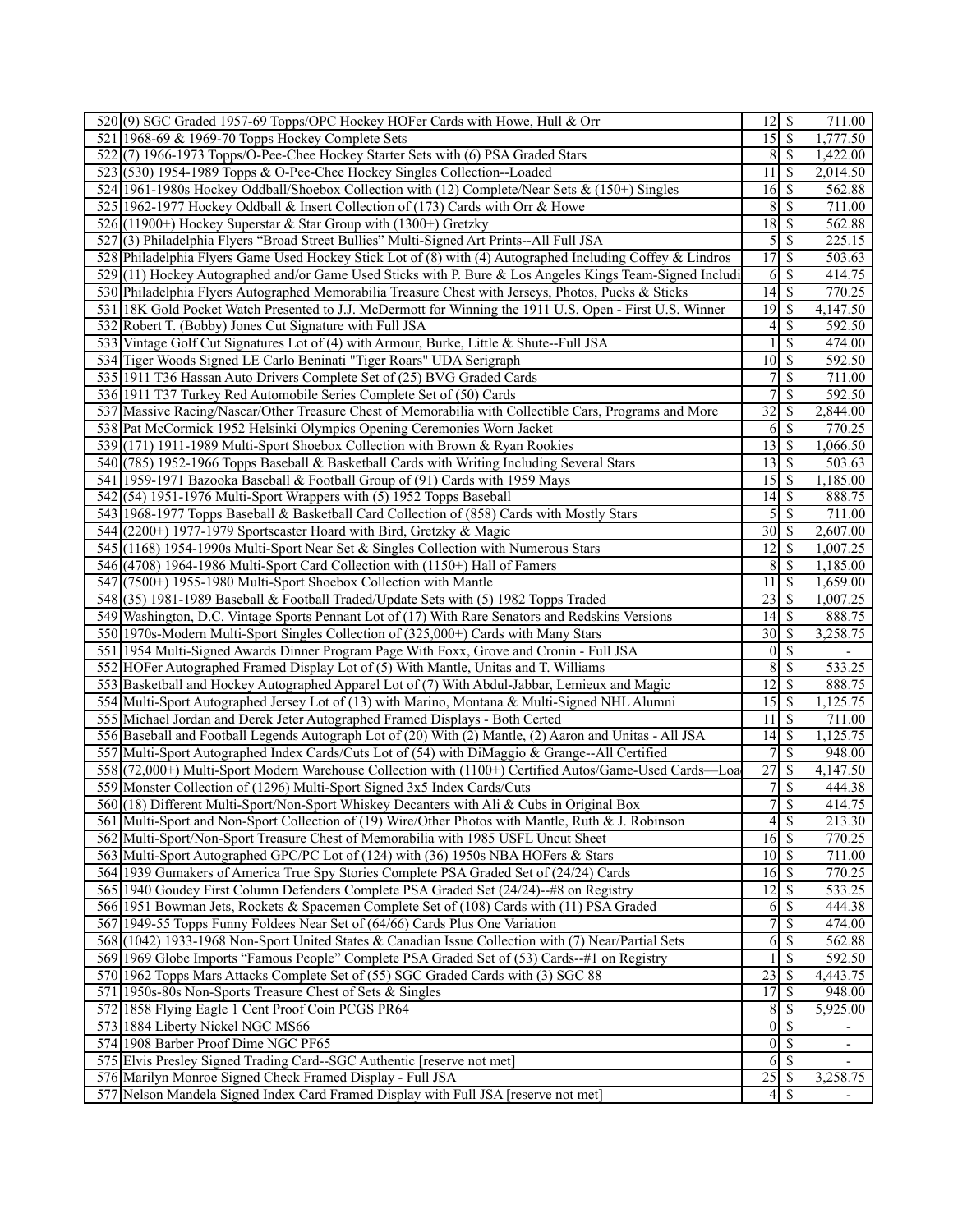| 578 General Jimmy Doolittle Plus (20) Doolittle Raiders Signed Cachets                                         |                                   | $3\overline{3}$           | 829.50   |
|----------------------------------------------------------------------------------------------------------------|-----------------------------------|---------------------------|----------|
| 579 Lynyrd Skynyrd Current (7) Members Signed Guitar with Full JSA                                             |                                   | \$                        | 237.00   |
| 580 The Band Perry" Autographed Fender Guitar & "Pioneer" CD--Both Certed                                      | $\overline{c}$                    | $\mathbb{S}$              | 248.85   |
| 581 Johnny Carson Single-Signed Baseball - Full JSA                                                            | 6                                 | $\overline{\mathcal{S}}$  | 260.70   |
| 582 Bob Barker, Dick Clark & Walter Matthau Single-Signed Baseball Lot of (3)--All JSA                         |                                   | \$                        | 177.75   |
| 583 The Honeymooners" Multi-Signed Baseball With Carney, Meadows and Randolph - Full JSA                       | 4                                 | $\overline{\mathcal{S}}$  | 213.30   |
| 584 Signed and Unsigned Entertainment/Political Photo and Flat Treasure Chest Lot of (218) with J. Black/K. Ga | $16 \overline{\smash{)}\,$ \$     |                           | 888.75   |
| 585 Amazing Hollywood Treasure Chest With (1000+) Vintage Movie Stills                                         |                                   | $6\sqrt{S}$               | 1,066.50 |
| 586 Silver & Bronze Age Superhero/Other Comic Book Collection of (106) with Avengers #7 & (12) Amazing S       | $\overline{15}$ \$                |                           | 474.00   |
| 587 1943 War Bonds Poster Featuring Abraham Lincoln Titled "This World Cannot Exist Half Slave and Half Fre    |                                   | $0 \mid S$                |          |
| 588 James Monroe Signed 1824 Presidential Land Grant Document with Full JSA                                    | $\overline{11}$                   | l \$                      | 948.00   |
| 589 Harry Truman Signed 1947 Commemorative Truman Postage Stamp with Full JSA                                  |                                   | 8S                        | 355.50   |
| 590 POTUS Signed White House Calling Card Lot of (4) with Taft--All Full JSA                                   | 9                                 | $\overline{\mathcal{S}}$  | 888.75   |
|                                                                                                                | 17                                |                           |          |
| 591 Ronald Reagan Autographed Framed Display - Full JSA                                                        |                                   | $\sqrt{s}$                | 2,133.00 |
| 592 Ronald Reagan Signed \$2 Bill with Full JSA                                                                | 17                                | \$                        | 829.50   |
| 593 Gerald Ford Autograph Lot of (4) with Single-Signed Baseball--All Certified                                | 9                                 | -S                        | 414.75   |
| 594 Carter, Ford, Reagan & Nixon Multi-Signed 8x10 Photograph with Full JSA                                    | 9                                 | $\sqrt{S}$                | 1,303.50 |
| 595 U.S. Presidents Display with (4) Signatures: Carter, Ford, Reagan & Nixon                                  | $13 \mid$ \$                      |                           | 888.75   |
| 596 (92) 1909-1949 Pre-War Baseball Card Grab Bag with (10) Hall of Famers Including Many Tougher Issues &     | $18\overline{3}$                  |                           | 2,133.00 |
| 597 1947-1969 Baseball Shoebox Collection of (1423) Cards—Loaded with Stars                                    | $19$ $\overline{\text{S}}$        |                           | 2,133.00 |
| 598(2) 1961 Nu-Card Scoops Sets with (257) Dupes Plus (114) 1960 Leaf Singles                                  | $13\overline{3}$                  |                           | 948.00   |
| 599(4) 1960-1963 Fleer Baseball Complete/Near Sets Plus (353) Dupes                                            |                                   |                           | 1,422.00 |
| 600 1954-1975 Topps & Bowman Baltimore Orioles Collection of (2832) Cards                                      | $20 \mid \mathsf{\$}$             |                           | 1,777.50 |
| 601 (11) 1959-1982 Baseball Oddball Sets Plus (87) 1954-1980 Singles with Many Tough Regional Issues           | 13S                               |                           | 770.25   |
| 602 (859) 1970-1990s Baseball Shoebox Collection with Several Hall of Fame Rookies                             | $\overline{14}$ \$                |                           | 948.00   |
| 603 (2504) 1957-1981 Multi-Sport Shoebox Collection with 1964 Topps Stand-Ups Mantle                           | $26 \overline{\smash{)}\,}$       |                           | 2,133.00 |
| 604 (290) 1981-2001 Baseball & Basketball Wax Boxes & Traded Sets                                              | $18 \mid$ \$                      |                           | 1,896.00 |
| 605 (80) 1987-Modern Multi-Sport PSA 10 Graded Cards with Inserts                                              | $20 \mid$ \$                      |                           | 711.00   |
| 606 (51) Modern Multi/Non-Sport Certified Autographs & Game-Used Jersey Cards with Hall of Famers & Stars      | $\overline{13}$ $\overline{\$}$   |                           | 474.00   |
| 607 1980s-2000s Multi-Sport Warehouse Inventory of (250,000+) Cards with Sets, Singles & More                  | 9                                 | $\overline{\mathcal{S}}$  | 1,185.00 |
| 608 1886 "Defiance Base Ball Club" Metal Championship Presentation Baseball                                    | 8                                 | $\overline{\mathcal{S}}$  | 1,659.00 |
| 609(7) Vintage 1915 Baltimore Terrapins Federal League Photos With Bender - From Baseball Magazine Archiv      | $16 \overline{\smash{)}\,}$       |                           | 503.63   |
| 610 1917 World Series Game 4 Polo Grounds Ticket Stub - SGC "Authentic" [reserve met]                          |                                   | 6S                        | 1,185.00 |
| 611 Circa 1930s Babe Ruth Engraved "To Lou" Sterling Silver Cigarette Case                                     | $\overline{19}$ \$                |                           | 5,628.75 |
| 612 George Kelly 1927 Trade Notice and Letter From the New York Giants                                         | 11                                | $\sqrt{S}$                | 711.00   |
| 613 (42) 1910s-1970s Baseball Pinbacks, Charms & Trinkets with Aaron & Williams                                | $\overline{13}$ $\overline{\$}$   |                           | 562.88   |
| 614 1931-78 Near Run of (41) "Famous Slugger" Books with Clemente, DiMaggio & Foxx                             | 13                                | $\overline{\mathbf{s}}$   | 651.75   |
| $615(23)$ 1940s-1950s Baseball Collectibles & Publications with Yankees Emphasis                               | $12 \mid$ \$                      |                           | 414.75   |
| $616(162)$ 1954-2000 Baltimore Orioles Schedules                                                               | 14                                | \$                        | 948.00   |
| $617(100)$ 1952-61 Sports Magazines with (12) Mantle Covers                                                    | 9                                 | S                         | 651.75   |
| 618 1960s Sports Illustrated Original Tom Tresh Artwork                                                        | $\overline{2}$                    | $\overline{\mathcal{S}}$  | 325.88   |
| 619 1976 Puerto Rican Winter League Opening Day Line-Up Card with Eddie Murray                                 |                                   | $9 \mid \text{\$}$        | 385.13   |
| 620 1927 New York Yankees Team-Signed Softball With Ruth, Gehrig, Pennock and Full JSA [reserve not met]       | $\overline{7}$                    | $\overline{\mathcal{S}}$  |          |
| 621 Jesse Burkett Single-Signed Autograph Album Page - Full JSA [reserve met]                                  | 7                                 | -\$                       | 4,147.50 |
| 622 Babe Ruth Framed Cut Signature Display - Full JSA [reserve met]                                            | 6                                 | $\mathcal{S}$             | 2,251.50 |
| 623(117) Autographed Baseballs With Mantle, J. DiMaggio and Mays                                               | $12 \overline{\smash{\big)}\,$ \$ |                           | 2,251.50 |
| 624 Ty Cobb Signed 6/29/39 Two Page Handwritten Letter with Full JSA                                           |                                   | $9$ \ $\frac{1}{3}$       | 829.50   |
| 625 1948 Brooklyn Dodgers Multi-Signed Magazine Pages With Durocher, J. Robinson and Snider - Full JSA         | $\overline{\mathbf{c}}$           | $\overline{\mathcal{S}}$  | 385.13   |
| 626(11) 1947-53 Norfolk Tars Corporate Documents with Multiple Signatures of New York Yankees Owners/Bo        | $\overline{2}$                    | \$                        | 503.63   |
| 627 1960 & 1964 Multi-Signed "Tops in Sports" Banquet Programs with DiMaggio and Aaron--Both Full JSA          | $\overline{7}$                    | $\overline{\mathcal{S}}$  | 503.63   |
| 628 Roberto Clemente Signed Vintage Photo - Full JSA [reserve not met]                                         | 11                                | $\mathcal{S}$             |          |
| 629 Roberto Clemente Framed Cut Signature Display - Full PSA/DNA [reserve met]                                 |                                   | $5\overline{\smash{)}\,}$ | 888.75   |
| 630 1955-1963 Baltimore Orioles Game-Worn Warm-Up Jacket                                                       | $\overline{11}$                   | $\sqrt{S}$                | 829.50   |
| 631 Mike Flanagan 1984 Baltimore Orioles Game-Worn Home Jersey                                                 |                                   |                           | 1,125.75 |
| 632 Carlton Fisk Signed Game-Used Baseball With "328" Inscription                                              |                                   | $8\sqrt{5}$               | 355.50   |
| 633 1989 Marriott Mickey Mantle & Willie Mays Signed LE Prints                                                 | $15 \mid$ \$                      |                           | 651.75   |
| 634 Joe DiMaggio, Stan Musial & Ted Williams Signed 16x20 Photographs with Full JSA                            | $10 \mid$ \$                      |                           | 325.88   |
| $635(8)$ Single-Signed Willie Mays Baseballs – All Full JSA                                                    |                                   |                           | 770.25   |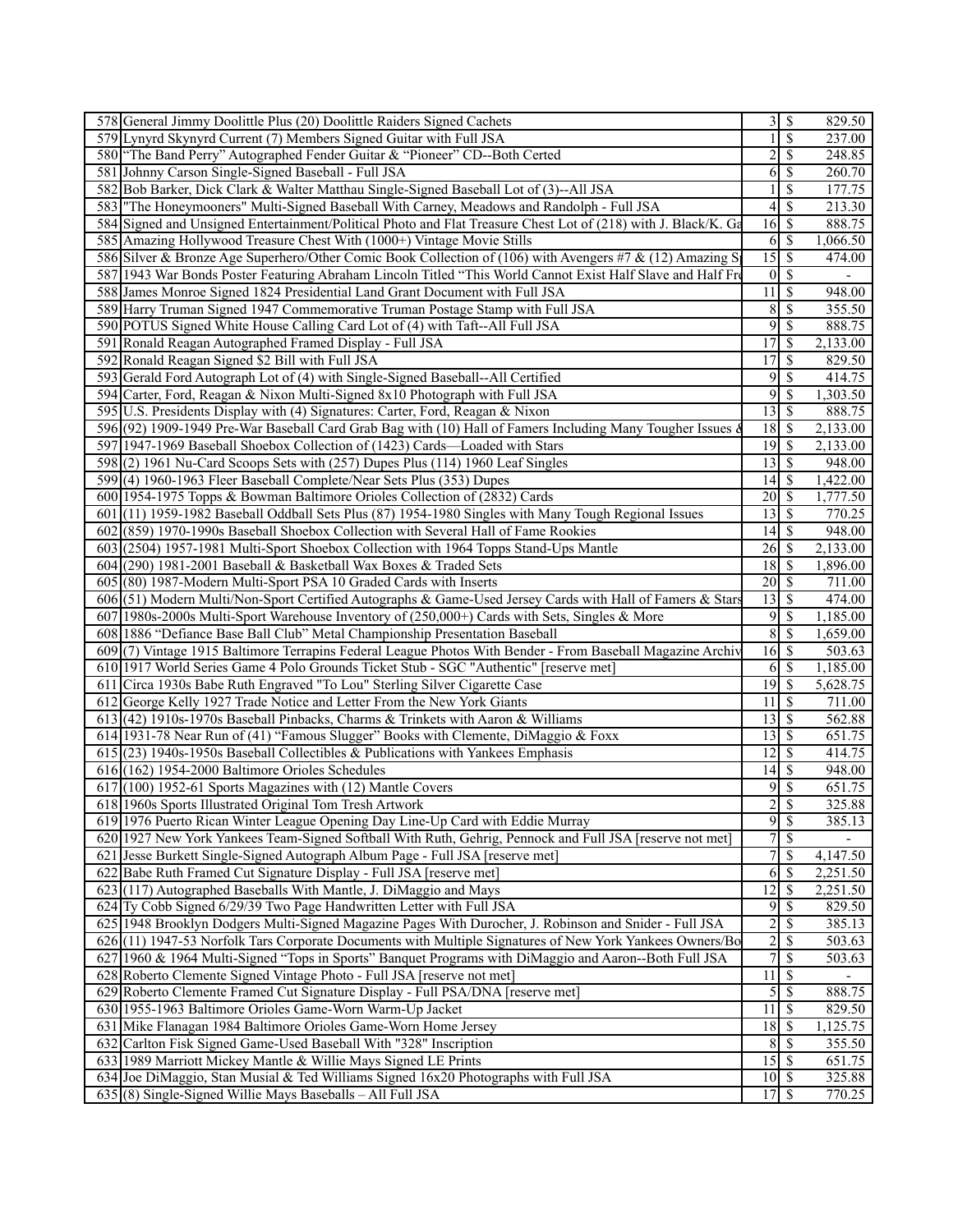| 636 (12) Harmon Killebrew Single-Signed Baseballs with "531 HRs" & "HOF '84" – All JSA                                               |                             |                          | 592.50              |
|--------------------------------------------------------------------------------------------------------------------------------------|-----------------------------|--------------------------|---------------------|
| 637 One Dozen Stan Musial Single-Signed Baseballs - All JSA                                                                          | 17                          | $\mathcal{S}$            | 711.00              |
| 638 Billy Martin Single-Signed Bat with Full JSA                                                                                     | $10 \mid$ \$                |                          | 355.50              |
| 639 (17) 500 Home Run Club Single-Signed Bats & Balls with Aaron, Mays & Williams                                                    | 13                          | S                        | 1,540.50            |
| 640(10) Single-Signed Baseball Bats With Aaron, Ripken and Ryan - All JSA                                                            | 13                          | -S                       | 1,007.25            |
| 641 Autographed "Theme" Baseball Bat Lot of (9) With HOFer Bats Including T. Williams, Hunter and Mathews                            |                             |                          | 1,303.50            |
| 642 Joe DiMaggio Single-Signed LE Bat with Full JSA                                                                                  | 13                          | -S                       | 1,422.00            |
| 643 Multi/Single-Signed Autographed Baseball Memorabilia Collection of (17) Pieces with Ford/Mantle 8x10                             | 12                          | -S                       | 948.00              |
| 644 New York Yankees Autograph/Memorabilia Collection of (23) with (2) Gomez, Hunter & Mantle                                        | $9$ $\sqrt{3}$              |                          | 503.63              |
| 645 Multi-Signed World Champion 1961 New York Yankees Ron Lewis 24x36 Print with (36) Autographs Include                             | 9                           | \$                       | 888.75              |
| 646 (2) Signed Vintage Publications: J. DiMaggio and Musial/T. Williams - Both Full JSA                                              | 5                           | \$                       | 325.88              |
| 647(7) Autographed Stadium Prints With Koufax, Musial and Gehringer                                                                  | 8                           | -\$                      | 711.00              |
| 648 Sports Illustrated "20 Greatest Teams" Edition Signed by (98) with J. DiMaggio, Mantle and Full JSA                              | 15                          | -S                       | 1,777.50            |
| 649 (53) Baseball Matted Signatures with (11) Hall of Famers Including (2) Koufax                                                    | 3                           | <sup>\$</sup>            | 201.45              |
| 650(53) 1980-2001 Perez-Steele Signed Hall of Fame & Celebration Postcards Plus (258) Unsigned                                       | $16 \mid S$                 |                          | 4,740.00            |
| 651 (109) Multi/Single-Signed Kevin Haag 11x14 Baseball Prints with Musial, Reese & Rizzuto                                          | $16 \mid S$                 |                          | 1,066.50            |
|                                                                                                                                      |                             |                          |                     |
| 652 Baseball Autograph Collection of (73) Balls/Flats with Gehringer, Howard, Hubbard & Koufax                                       | 14                          | -S                       | 1,066.50            |
| 653 (12) Single Signed Charlie Gehringer Baseballs with "HOF" and "MVP" Inscriptions – All JSA                                       | $10 \mid$ \$                |                          | 1,540.50            |
| 654 Philadelphia Phillies Legends Single-Signed Baseball Lot of (36) with Carlton and "Wildthing" Williams                           | 14                          | l \$                     | 533.25              |
| 655 (48) Single Signed Baseball Hall of Famer & Star Sluggers with Musial, Slaughter, Carew & Madlock                                | 17                          | <sup>\$</sup>            | 1,185.00            |
| 656 Single Signed Baseball Dozens Lot of (4) Hall of Fame Pitchers Plus Cepeda with Carlton, Feller, Perry & S                       | 13                          | -S                       | 1,303.50            |
| 657 (14) Multi-Sport Team/Multi-Signed 16x20 Photographs with 1969 Mets                                                              | 9                           | \$                       | 474.00              |
| $658$ (40) Multi-Sport Single-Signed 16x20 Photographs with (2) Mikan, Musial & Rice                                                 | 9                           | \$                       | 888.75              |
| 659 Multi-Sport Autographed Flats/Displays Lot of (49) with Crosby & Mantle                                                          | 9s                          |                          | 829.50              |
| 660 Multi-Sport Autographed Photos/Flats Lot of (68) with Andretti, Favre & Mays                                                     | 8                           | -S                       | 444.38              |
| 661 1951-53 Bowman Football Lot of (26) with (20) PSA Graded                                                                         | 14                          | -S                       | 444.38              |
| 662 1958-1963 Topps Football Near, Partial & Starter Set Run                                                                         | $13$ $\sigma$               |                          | 1,185.00            |
| 663 1953-1975 Football Shoebox Collection of (1447) Cards with Many Stars                                                            | 14                          | S                        | 1,540.50            |
| 664 (1151) 1953-1979 Baltimore Colts Singles Collection with (17) Unitas                                                             | 7                           | S                        | 830.69              |
| 665(5) 1966-1972 Topps Football Partial/Starter Sets                                                                                 | 13                          | l S                      | 1,422.00            |
| 666 1963-1969 Baltimore Colts Game-Worn Jacket                                                                                       | $10 \mid$ \$                |                          | 711.00              |
| 667 1971 AFC Pro Bowl Team-Signed Football With (16) HOFers - Full JSA                                                               | 4                           | S                        | 272.55              |
| 668 Football Autographed Memorabilia Lot of (22) with Marino "61361 YDS" Inscribed Football                                          | 10                          | -\$                      | 533.25              |
| 669 Football Autographed Display & Flats Lot of (23) With Staubach/Nieman                                                            | 9                           | <sup>\$</sup>            | 503.63              |
| 670 Eclectic Baltimore Colts Treasure Chest with (2) "Natty Boh" Display Pieces $\&$ (3) Kail Figures                                | 14                          | -S                       | 770.25              |
| 671 Super Bowl XXXV-XXXIX Signed/Unsigned Collection of (63)                                                                         |                             | -S                       | 474.00              |
| 672(6) Vintage NBA Cut Signatures Including Maurice Stokes - All JSA                                                                 | 3                           | <sup>\$</sup>            | 355.50              |
| 673 1980s-1990s Philadelphia 76ers Game-Worn Lot of (16) With 1988 Barkely Warm-Up Pants                                             | 13                          | -S                       | 1,422.00            |
| 674 1968-69 Topps Hockey Vending Lot of (342) Cards with (3) Howe and Orr                                                            | 15                          | -\$                      | 1,125.75            |
| 675 (398) 1970-1982 Topps & O-Pee-Chee Hockey Stars, Checklists & Specialty                                                          | $\overline{5}$              | $\overline{\mathcal{S}}$ | 651.75              |
| 676 (24) 1970-1985 Topps & O-Pee-Chee Hockey Complete/Near Sets Plus (106) 1971-72 O-Pee-Chee Singles                                | 11                          | $\sqrt{s}$               | 1,777.50            |
|                                                                                                                                      | $12 \mid$ \$                |                          | 474.00              |
| 677 Colossal Washington Capitals Autograph Lot of (550+) Cards, Photos & Pucks & Kolzig Signed Pair of Glo                           | $\overline{7}$              | $\mathcal{S}$            | 260.70              |
| 678 Late-1800s to Mid-1900s Tobacciana and Assorted Sundries Lot of (31)                                                             |                             |                          | $\overline{592.50}$ |
| 679(25) Original 1960 John F. Kennedy Presidential Election Posters                                                                  | $10 \overline{\smash{)}\,}$ | -S                       | 888.75              |
| 680 Sci-Fi/Superhero Memorabilia Treasure Chest with Original Star Wars Action Figures, Cards & Comics                               | 20                          |                          | 888.75              |
| 681 1960s-90s Batman Treasure Chest of Maquettes, Action Figures, Cards & More                                                       |                             |                          |                     |
| 682 1985 Topps Garbage Pail Kids Series 1 Uncut Sheet                                                                                | 23                          | -S                       | 1,540.50            |
| 683(9) 1909-11 T206 White Border SGC Graded Cards                                                                                    | 7                           | -S                       | 272.55              |
| 684 1909-11 T206 White Borders Tinker, Evers & Chance--All SGC 40-60                                                                 | $10 \mid$ \$                |                          | 651.75              |
| 685(4) 1909-11 T206 White Border Hall of Famers with Brown, Evers, McGraw & Walsh--All SGC Authentic                                 | 11                          | -\$                      | $\overline{272.55}$ |
| 686(2) 1909-11 T206 White Borders SGC 50-60 Graded Cycle 460 Backs                                                                   | 18                          | -\$                      | 1,540.50            |
| 687 1909-11 T206 White Borders Ty Cobb (Green Portrait) SGC 30                                                                       | $15$   \$                   |                          | 1,066.50            |
| 688 1909-11 T206 White Borders Walter Johnson (Hands at Chest) SGC 55                                                                | 12                          | l \$                     | 651.75              |
| 689 1909-11 T206 White Borders Nap Lajoie (with Bat) SGC 60                                                                          | $\overline{7}$              | $\mathcal{S}$            | 503.63              |
| 690 1909-11 T206 White Borders Christy Mathewson (Portrait) SGC 60                                                                   |                             |                          | 1,540.50            |
| 691 1909-11 T206 White Borders Cy Young (Bare Hand Shows) SGC 40                                                                     | 9S                          |                          | 562.88              |
| 692 1909-11 T206 White Borders Addie Joss (Portrait) SGC 60<br>693 1909-11 T206 White Borders Rube Marquard (Hands at Thighs) SGC 60 | $6 \mid$ \$<br>$6 \mid S$   |                          | 385.13<br>355.50    |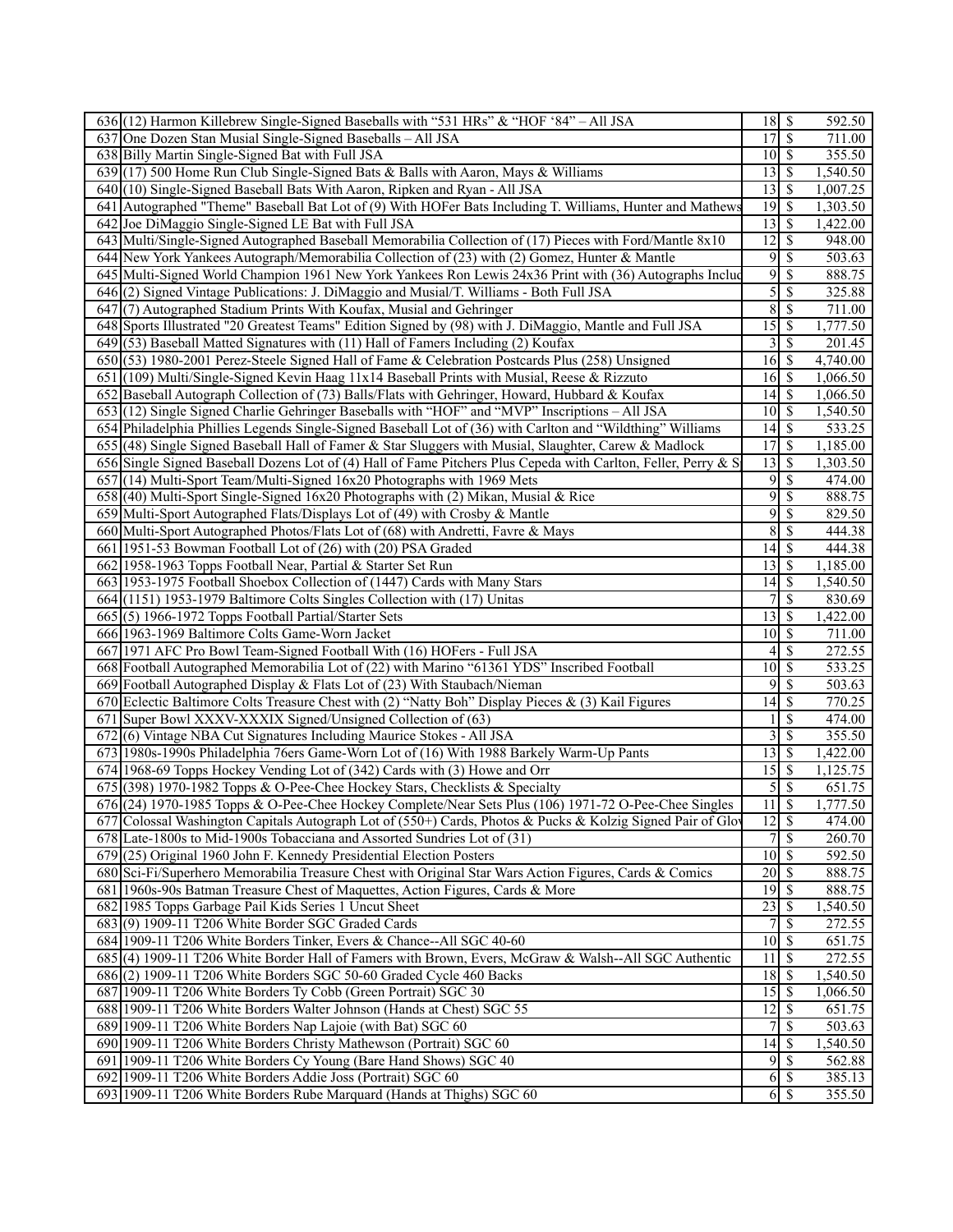| 694 1909-11 T206 White Borders Mordecai Brown (Chicago on Shirt) SGC 80                                      |                                         |                            | 651.75                   |
|--------------------------------------------------------------------------------------------------------------|-----------------------------------------|----------------------------|--------------------------|
| 695 (2) 1933 World Wide Gum Graded Baseball HOFers: Foxx (SGC 50) & Manush (PSA 7)                           |                                         | 9S                         | 385.13                   |
| 696 1948 Bowman Baseball #6 Yogi Berra Rookie SGC 80                                                         | 11                                      | \$                         | 444.38                   |
| 697 1926 Aguilitas Cigars #777 Adolfo Luque PSA 2--None Better                                               | $\frac{4}{3}$                           | \$                         | 165.90                   |
| 698 1941 Goudey Baseball #1 Hugh Mulcahy (Red Background) PSA 4                                              | $\overline{2}$                          | \$                         | 142.20                   |
| 699 2012 SP Signature Edition Enshrinement Eight Signatures Certified Autograph Card with (8) Hall of Famer- | $\overline{7}$                          | $\overline{\mathcal{S}}$   | 213.30                   |
| 700 1954 Bowman Baseball #66 Ted Williams                                                                    | 17                                      | $\overline{\mathbf{s}}$    | 533.25                   |
| 701 1949 Bowman Baseball #24 Stan Musial SGC 60                                                              | $9\sqrt{ }$                             | \$                         | 225.15                   |
| 702 1952 Berk Ross Joe DiMaggio SGC 60                                                                       | 8                                       | \$                         | 225.15                   |
|                                                                                                              | 1                                       |                            |                          |
| 703 4/18/1951 Mickey Mantle Debut Newspaper Article                                                          |                                         | \$                         | 118.50                   |
| 704 Alexander Cartwright Two-Page "Letterpress" Letter & Photo                                               |                                         | \$                         | 118.50                   |
| 705 1959 Gunther Beer Baltimore Orioles Large Framed Team Photo                                              | 5                                       | $\overline{\mathcal{S}}$   | 165.90                   |
| 706 Joe DiMaggio Early Type I Photograph                                                                     |                                         | $0\sqrt{s}$                |                          |
| 707 1896 Baltimore Sunday Herald Baseball Figures & Cut-Out Insert Sheet                                     |                                         | $\overline{\mathbb{S}}$    | 118.50                   |
| 708 Marilyn Monroe/Joe DiMaggio Wire Photo                                                                   | $\overline{\mathbf{c}}$                 | \$                         | 130.35                   |
| 709 1969 Transogram American League Baseball Sales Display with Mantle                                       | $9\sqrt{ }$                             | \$                         | 237.00                   |
| 710 1910 Sporting Life Advertising Sheet with M116, W600 and W601                                            | $19$ $\overline{\phantom{1}5}$          |                            | 888.75                   |
| 711 (4) 1912-1913 Baseball Sheet Music Pieces with (2) Bender & Marquard                                     |                                         | $\overline{\mathbb{S}}$    | 118.50                   |
| 712 1969 Mickey Mantle "Bat Master" Set in Original Box                                                      |                                         | $5\overline{8}$            | 189.60                   |
| 713 Early 1960s Mickey Mantle & Roger Maris Underwear Package                                                |                                         | $0\sqrt{s}$                | $\blacksquare$           |
| 714 2006 New York Yankees Groundbreaking Kit to New Stadium                                                  |                                         | \$                         | 59.25                    |
| 715 (3) 1962 Columbia Pictures Mickey Mantle & Roger Maris "At Training Camp in Florida" 8mm Reels           | 1                                       | \$                         | 118.50                   |
| 716 Mickey Mantle 1957 "Switch Hitter" Retail Batting Practice in Original Box Set                           |                                         | $3\overline{3}$            | 414.75                   |
| 717 2011 SP Legendary Cuts All-Time HR Kings Booklet with Ruth, Aaron & Bonds--#1/1 [reserve not met]        |                                         | 3S                         | $\overline{\phantom{a}}$ |
| 718 2011 SP Legendary Cuts 1937 Yankees Booklet with Gehrig, DiMaggio, Dickey--#1/1 [reserve not met]        |                                         | 3S                         |                          |
| $719(21)$ 1922-1925 Baseball Exhibits with (3) Hall of Famers                                                | $9\sqrt{ }$                             | $\overline{\$}$            | 248.85                   |
|                                                                                                              | $\overline{0}$                          | \$                         |                          |
| 720 1951 New York Giants National League Schedule Booklet                                                    |                                         |                            |                          |
| 721 1922 New York Giants National League Schedule                                                            |                                         | \$                         | 118.50                   |
| 722 Circa 1930s Athletic Underwear Babe Ruth Mini Bat                                                        | $\overline{3}$                          | $\overline{\mathcal{S}}$   | 142.20                   |
| 723 Large Circa 1952 Brooklyn Dodgers Silk Scarf                                                             |                                         | \$                         | 118.50                   |
| 724 Circa 1940s St. Louis Cardinals #9 Western Costumes Movie Prop Jersey                                    | $\overline{\mathbf{c}}$                 | \$                         | 130.35                   |
| 725 Merv Rettenmund 2001 Atlanta Braves Game-Worn Home Jersey                                                | $\overline{3}$                          | \$                         | 142.20                   |
| 726(3) 2013 Panini Cooperstown Hobby Boxes                                                                   | $\overline{5}$                          | \$                         | 177.75                   |
| 727 (4) 2013 Topps/Bowman Baseball Hobby Wax Boxes                                                           | $\overline{13}$ \ $\overline{\$}$       |                            | 284.40                   |
| 728 Chief Bender Cut Signature with Full JSA                                                                 |                                         | $6 \overline{\smash{)}\,}$ | 503.63                   |
| 729 (4) Vintage Cut Signatures With (2) Mantle, Berra and B. Martin                                          | $\overline{13}$ \ $\overline{\text{S}}$ |                            | 414.75                   |
| 730 Dazzy Vance Signed Business Card--PSA/DNA                                                                |                                         | $\overline{\mathcal{S}}$   | 237.00                   |
| 731<br>Paul Waner Autographed Album Page with Full JSA                                                       |                                         | \$                         | 177.75                   |
| 732 Paul Waner Cut Signature with Full JSA                                                                   | $\overline{\mathbf{c}}$                 | \$                         | 130.35                   |
| 733 Satchel Paige Signed Album Paige with Full JSA                                                           |                                         | 5s                         | 225.15                   |
| 734 KiKi Cuyler Signed Album Page with Ful JSA                                                               |                                         | 5S                         | 272.55                   |
| 735 Arky Vaughan Signed Album Page with Full JSA                                                             |                                         | $6 \mid$ \$                | 325.88                   |
| 736 Pie Traynor Cut Autograph with JSA Basic Cert                                                            |                                         | $\sqrt{s}$                 | 118.50                   |
| Red Faber Cut Autograph with JSA Basic Cert<br>737                                                           |                                         | $\sqrt{s}$                 | 118.50                   |
| 738 Dizzy Dean Cut Autograph with Salutation--JSA Basic Cert                                                 |                                         | \$                         | 118.50                   |
| 739 (20) Whitey Ford Single-Signed 8x10 Photographs--All JSA                                                 | $10 \overline{\smash{\big)} }$          |                            | 444.38                   |
| 740 Hiram Bithorn Cut Autograph with JSA Basic Cert                                                          |                                         | $\overline{\mathcal{S}}$   |                          |
|                                                                                                              |                                         |                            | 118.50                   |
| 741 1947 Brooklyn Dodgers Multi-Signed Album Page with (7) Autographs Including Hodges & Snider with Ful     |                                         | $\sqrt{s}$                 | 177.75                   |
| 742 1939 New York Giants Multi-Signed Album Page with (9) Autographs Including Ott & Hubbell--Full JSA       |                                         | $3 \mid S$                 | 355.50                   |
| 743 1943 New York Yankees Multi-Signed Album Page with (8) Autographs Including Gordon--Full JSA             |                                         | $0\sqrt{S}$                |                          |
| 744 1955 World Series Framed 20x16 Photo Signed by (48) Brooklyn Dodger Legends With Reese, Snider and F     |                                         | $1 \mid$ \$                | 237.00                   |
| 745 Ken Griffey Jr Autographed Hand Painted LE UDA Baseball Bat - #1/10                                      | $11 \overline{\smash{\big)}\,}$         |                            | 325.88                   |
| 746 Mickey Mantle Signed Photo and 1958 Team-Signed Baseball - Both Full JSA                                 | $10 \mid$ \$                            |                            | 355.50                   |
| Mickey Mantle Signed LE "Rookie Series" Lithograph - Full JSA<br>747                                         |                                         | 7s                         | 272.55                   |
| 748 Signed 1948 True Comics #71 Joe DiMaggio Comic Book with Full JSA                                        | $\overline{12}$ \$                      |                            | 284.40                   |
| 749(6) 1979-1988 Baseball Lineup & Batting Order Cards with (5) Signed Including Martin                      |                                         |                            | 154.05                   |
| 750 Pete Rose Single-Signed Baseball With "Mickey Mantle" Inscription - JSA                                  |                                         | $1 \mid$ \$                | 177.75                   |
| 751 Paul Waner Cut Signature with Full JSA                                                                   |                                         | $\sqrt{s}$                 | 118.50                   |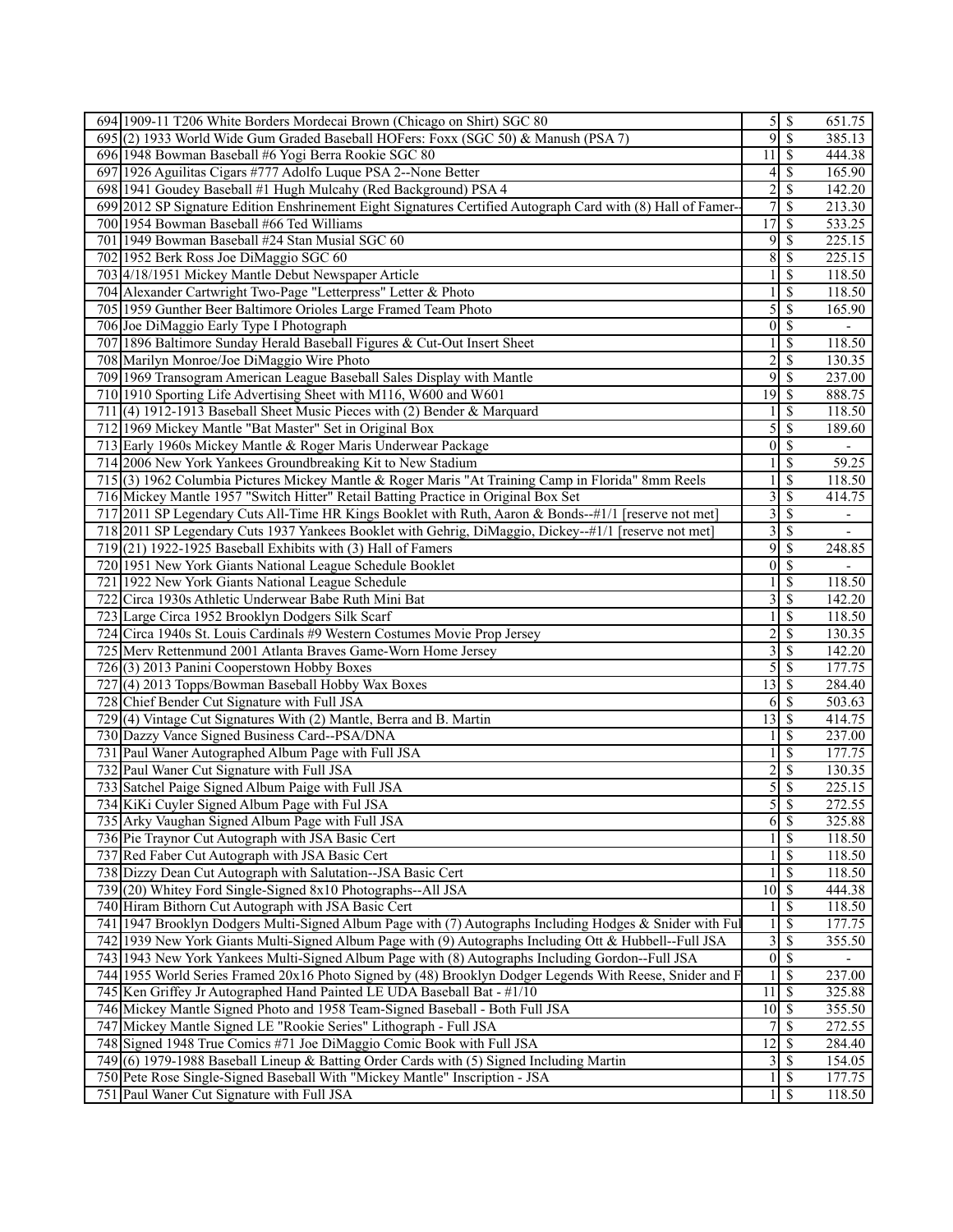| 752 Pete Rose Single-Signed Baseball With Inscriptions Regarding Mantle - JSA                             |                         | $\boldsymbol{\mathsf{S}}$ | 177.75                   |
|-----------------------------------------------------------------------------------------------------------|-------------------------|---------------------------|--------------------------|
| 753 Casey Stengel Signed 8x10 Photograph with Full JSA                                                    |                         | 2s                        | 130.35                   |
| 754 Mike Piazza Signed Photograph - JSA                                                                   |                         | $\overline{\mathcal{S}}$  | 118.50                   |
| 755 Whitey Ford Signed 8x10 Photograph with "Chairman of the Board" Inscription                           | $\overline{0}$          | $\mathcal{S}$             | $\overline{\phantom{a}}$ |
| 756(5) Multi/Single-Signed Baseball Items with (2) Reggie Jackson & (2) Mattingly                         |                         | \$                        | 118.50                   |
| 757 (11) Brooklyn Dodgers Multi/Single-Signed Flats with Reese & Snider                                   | $\overline{c}$          | $\mathcal{S}$             | 130.35                   |
| 758(2) New York Yankees Multi-Signed Old Timer's Day Balls with (34) Autographs                           | $\overline{2}$          | $\overline{\mathcal{S}}$  | 130.35                   |
| 759(2) 1983 N.L. West Champion Los Angeles Dodgers Team-Signed Baseballs                                  |                         | \$                        | 118.50                   |
| 760 Hank Aaron/Al Downing Dual-Signed & Framed 11x14 Photograph with PSA/DNA Sticker                      |                         | $\mathcal{S}$             | 177.75                   |
| 761 Joe Medwick Signed Yellow Hall of Fame Plaque Postcard--SGC/JSA Authentic                             |                         | \$                        | 118.50                   |
| 762 Fred Lindstrom Signed Yellow Hall of Fame Plaque Postcard-SGC/JSA Authentic                           |                         | \$                        | 177.75                   |
| 763 Zach Wheat Signed Yellow Hall of Fame Plaque Postcard-SGC/JSA Authentic                               |                         | $\mathcal{S}$             | 237.00                   |
| 764 Gabby Hartnett Signed Yellow Hall of Fame Plaque Postcard-SGC/JSA Authentic                           |                         | $\mathcal{S}$             | 118.50                   |
| 765 George Sisler Signed Yellow Hall of Fame Plaque Postcard--SGC/JSA Authentic                           |                         | $\overline{\mathcal{S}}$  | 213.30                   |
| 766 Harry Hooper Signed Yellow Hall of Fame Plaque Postcard-SGC/JSA Authentic                             |                         | $\mathcal{S}$             | 118.50                   |
| 767 Marvin Miller Single-Signed OAL Baseball with JSA Basic Cert                                          | 3                       | $\mathcal{S}$             | 142.20                   |
| 768 1951 Nelson Fox Signed GPC PSA/DNA 9                                                                  |                         | \$                        | 237.00                   |
| 769 Mickey Mantle Signed 3x5 Cut with Salutation--Full JSA                                                |                         | <sup>\$</sup>             | 237.00                   |
| 770 THIS LOT HAS BEEN WITHDRAWN                                                                           | $\boldsymbol{0}$        | $\overline{\mathcal{S}}$  | $\overline{\phantom{a}}$ |
| 771 Sam Rice Signed Yellow Hall of Fame Plaque Postcard-SGC/JSA Authentic                                 | 3                       | \$                        | 154.05                   |
| 772 Hank Greenberg Signed 3x5 Index Card with JSA Basic Cert                                              |                         | $4 \overline{\smash{3}}$  | 165.90                   |
| 773 Zach Wheat Signed 3x5 Index Card with Salutation--JSA Basic Cert                                      | $\boldsymbol{0}$        | $\mathcal{S}$             | $\overline{\phantom{a}}$ |
| 774 Dave Bancroft Signed 3x5 Index Card with JSA Basic Cert                                               | $\overline{0}$          | \$                        |                          |
| 775 Pete Rose and Jimmy Carter Dual-Signed Photograph - JSA                                               | $4\vert$                | $\mathcal{S}$             | 154.05                   |
| 776 George W. Bush/Edward Stack Dual-Signed Perez-Steele Postcard - Full JSA                              | 12                      | \$                        | 1,422.00                 |
| 777 Circa 1960s Willie Mays Twice-Signed MacGregor Pro Model Glove with PSA/DNA Sticker                   | 8                       | \$                        | 213.30                   |
| 778 September 25, 1948 Yankee Stadium Ticket Stub From Joe Collins Debut - PSA 5                          |                         | $\mathcal{S}$             | 118.50                   |
| 779 Roger Maris Debut Full Proof Ticket--PSA 4                                                            | $\overline{0}$          | $\overline{\mathcal{S}}$  | $\overline{\phantom{0}}$ |
| 780 Manny Ramirez 500th Homerun Milestone Full Ticket - PSA Gem Mt 10                                     | $\overline{0}$          | <sup>\$</sup>             |                          |
| 781 Dave Winfield 3000th Hit Milestone Full Ticket - PSA NM-MT 8                                          |                         | $\overline{\mathcal{S}}$  | 118.50                   |
| 782 Rod Carew 3000th Hit Milestone Full Ticket - PSA GEM MT 10                                            | 3                       | $\overline{\mathcal{S}}$  | 142.20                   |
| 783 Wade Boggs 3000th Hit Milestone Full Ticket - PSA MINT 9                                              |                         | \$                        | 118.50                   |
| 784 Paul Molitor 3000 Hit Milestone Full Ticket - PSA 6                                                   | $\overline{0}$          | $\sqrt{s}$                |                          |
| 785 Robin Yount 3000th Hit Milestone Full Ticket - PSA MINT 9                                             | $\overline{\mathbf{c}}$ | \$                        | 130.35                   |
| 786 Derek Jeter 3000th Hit Milestone Full Ticket - PSA EX-MT 6                                            |                         | $\mathbf{\$}$             | 118.50                   |
| 787 Sammy Sosa 500th Homerun Milestone Full Ticket - PSA 10                                               |                         | $0\sqrt{3}$               |                          |
| 788 1915 Indianapolis Indians American Association Season Pass                                            |                         | \$                        | 59.25                    |
| 789 1964 New York Yankees Ticket Stub Mantle Home Run #442--PSA 9                                         | 4                       | $\overline{\mathcal{S}}$  | 154.05                   |
| 790 1971 World Series Game One Ticket Stub--PSA 5                                                         |                         | \$                        | 59.25                    |
| 791(2) 1939-45 Baseball Hall of Fame Admission Ticket Stubs--Both SGC Authentic                           |                         | $\overline{\mathcal{S}}$  | 118.50                   |
| 792 2009 New York Yankees "Delta Suite" Field Level Season Ticket Book                                    |                         | $0\sqrt{s}$               | $\overline{\phantom{a}}$ |
| 793 Cal Ripken, Jr. PSA 10 3000th Hit Full Ticket and Autographed "Get In The Game" Book                  |                         | 2s                        | 130.35                   |
| 794 1999 José Jimenez No Hitter Full Ticket - PSA NM 7                                                    |                         | $\overline{0 S}$          |                          |
| 795 1978 Bob Forsch No Hitter Full Ticket - PSA NM 7                                                      |                         | $0\sqrt{s}$               |                          |
| 796 1995 Ramon Martinez No Hitter Full Ticket - PSA 2                                                     |                         | $0 \mid S$                | -                        |
| 797 Bud Smith No Hitter Full Ticket - PSA 7                                                               | 0                       | $\mathcal{S}$             |                          |
| 798 1956 World Series Game 7 Ebbets Field PSA 3 Full Printer's Proof Ticket - Jackie Robinson's Last Game |                         | <sup>\$</sup>             | 296.25                   |
| 799 Barry Bonds 500th Homerun Milestone Full Ticket - PSA 10                                              |                         | \$                        | 118.50                   |
| 800 Rafael Palmeiro 500th Homerun Milestone Full Ticket - PSA 10                                          | $\boldsymbol{0}$        | $\mathcal{S}$             |                          |
| 801 April 13, 1984 Olympic Stadium Ticket Stub - Rose's 4000th Hit - SGC "Authentic"                      | 4 <sup>1</sup>          | $\mathcal{S}$             | 94.80                    |
| 802 Mike Schmidt 548th and Final Career Home Run Veterans Stadium PSA 4 Ticket Stub - Highest Graded      | $\overline{\mathbf{c}}$ | <sup>\$</sup>             | 130.35                   |
| 803 2003 World Series Game 6 Yankee Stadium Ticket Stub - PSA 3                                           | $\boldsymbol{0}$        | -\$                       |                          |
| 804 1954 New York Giants World Series Program with Feller Auto                                            |                         | $\mathbf{\$}$             | 118.50                   |
| 805 1948 World Series Game 6 Braves Field Ticket Stub - Last Indians Title - PSA 4                        | $8\,$                   | $\overline{\mathcal{S}}$  | 237.00                   |
| 806 1954 World Series Game 4 Cleveland Municipal Stadium Ticket Stub - PSA 3                              |                         | $\mathcal{S}$             | 59.25                    |
| 807 1937 Brooklyn Dodgers Season Pass/Ticket                                                              |                         | $0 \mid \mathsf{S}$       | $\overline{\phantom{a}}$ |
| 808 1952 New York Giants Season Pass/Ticket                                                               |                         | $0 \mid \mathsf{S}$       | $\overline{\phantom{a}}$ |
| 809 1947 World Series Game Four Dodgers vs. Yankees Ticket Stub PSA 3--Rally in Ninth                     |                         | $\mathcal{S}$             | 177.75                   |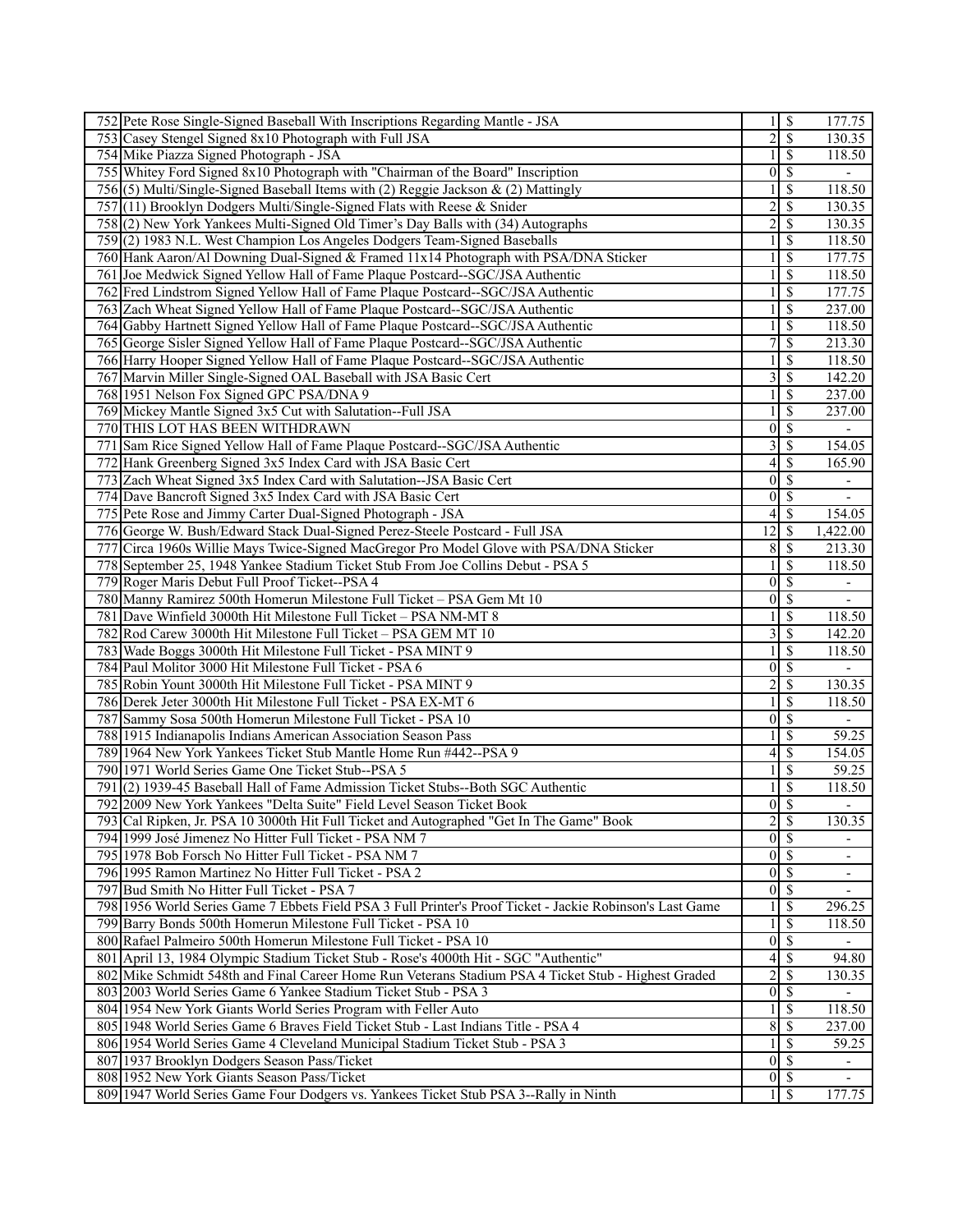| 810 1960 World Series Game 1 Ticket Stub PSA 5--Home Runs by Maris & Mazeroski                           |                         | \$                       | 118.50                   |
|----------------------------------------------------------------------------------------------------------|-------------------------|--------------------------|--------------------------|
| 811 1966 World Series Game 1 Orioles vs. Dodgers Full Ticket PSA Authentic                               | $\overline{0}$          | $\overline{\mathcal{S}}$ |                          |
| 812 1957 World Series Game 5 Full Ticket PSA 6                                                           |                         | $0\vert$ \$              | $\overline{\phantom{a}}$ |
| 813 2012 World Series Game 4 Comerica Park Full Ticket - PSA 9                                           | $\overline{0}$          | <sup>\$</sup>            | $\overline{\phantom{a}}$ |
| 814 2007 World Series Game 4 Coors Field Full Ticket - PSA 8                                             | $\boldsymbol{0}$        | \$                       | $\overline{\phantom{a}}$ |
| 815 2004 World Series Game 4 Busch Stadium Ticket Stub - "Reverse The Curse" - PSA 8                     | $\overline{\mathbf{3}}$ | \$                       | 82.95                    |
| 816 2009 World Series Game 6 Yankee Stadium Full Ticket - PSA 7                                          |                         | $0\sqrt{S}$              |                          |
| 817 October 7, 2001 Pac Bell Park Full Ticket For Bonds' 73rd Home Run - PSA "Authentic"                 |                         | <sup>\$</sup>            | 118.50                   |
| 818 September 8, 1985 Wrigley Field Full Ticket from Rose Career Hit #4191 - PSA 2                       |                         | $4$ \ $\sqrt{3}$         | 94.80                    |
| 819 2009 World Series Game 1 Yankee Stadium Full Ticket - PSA 5                                          | $\overline{0}$          | S                        |                          |
| 820 August 29, 1966 Beatles Last Concert Candlestick Park Full Ticket - PSA 2                            | 6                       | \$                       | 592.50                   |
| 821   1956 World Series Game 3 Yankee Stadium Ticket Stub - PSA 4                                        | $\overline{3}$          | l \$                     | 142.20                   |
| 822 1966 World Series Game 3 Orioles vs. Dodgers Full Ticket PSA Authentic                               |                         | $0\vert$ \$              |                          |
| 823 1956 World Series Game 1 Yankee Stadium Ticket Stub - PSA 3                                          | $\overline{0}$          | \$                       |                          |
| 824 1946 World Series Game 4 Fenway Park Ticket Stub - PSA 4                                             |                         | <sup>\$</sup>            | 177.75                   |
| 825 1953 World Series Game 4 Ebbets Field Ticket Stub - PSA 4                                            |                         | \$                       | 177.75                   |
| 826 1956 World Series Game 2 Ebbets Field Ticket Stub - PSA 4                                            | 0                       | \$                       |                          |
| 827 Len Barker May 15, 1981 Perfect Game Municipal Stadium Signed Full Ticket - PSA 7                    |                         | $0\sqrt{s}$              |                          |
| 828 1954 New York Giants vs. Brooklyn Dodgers Opening Day Polo Grounds PSA 1.5 Full Ticket - Lone Graded | $\overline{\mathbf{3}}$ | <sup>\$</sup>            | 272.55                   |
| 829 Sandy Koufax 500th Career Strikeout Full Ticket - PSA 5 - Koufax 15 K's                              | $\overline{0}$          | <sup>\$</sup>            |                          |
| 830 Sandy Koufax 1000th Strikeout Ticket Stub 5/2/1962 - PSA 5 - Only One Graded                         | 2                       | <sup>\$</sup>            | 385.13                   |
| 831 Sandy Koufax 2000th Strikeout Ticket Stub 8/28/1965 - PSA Authentic                                  |                         | \$                       | 355.50                   |
| 832 1914 World Series Game 1 Shibe Park PSA "Authentic" Ticket Stub - None Graded Higher                 |                         | \$                       | 1,777.50                 |
| 833 1998 World Series Game Four Ticket Stub PSA 8--Yankees vs. Padres Clincher                           |                         | <sup>\$</sup>            | 59.25                    |
| 834 1998 World Series Game One Full Ticket PSA 9--Yankees vs. Padres                                     |                         | <sup>\$</sup>            | 59.25                    |
| 835 1998 World Series Game Three Full Ticket PSA 8--Yankees vs. Padres                                   | $\overline{0}$          | <sup>\$</sup>            |                          |
| 836 May 23, 1964 Mickey Mantle Home Run #426 Full Ticket from President's Box PSA 5--Only Graded         | $\overline{c}$          | <sup>\$</sup>            | 130.35                   |
| 837 August 1, 1978 Pete Rose 44-Game Hit Streak Ends Ticket Stub PSA 3--Highest Graded                   | 5                       | <sup>\$</sup>            | 177.75                   |
| 838 1996 Baseball All-Star Game Full Ticket PSA 6                                                        | $\overline{0}$          | S                        |                          |
| 839 1993 Baseball All-Star Game Full Ticket PSA 3                                                        |                         | $\overline{0}$ s         |                          |
| 840 1980 Baseball All-Star Game Full Ticket PSA 4                                                        |                         | $\overline{0}$ s         | $\overline{\phantom{a}}$ |
| 841 1980 World Series Game Two Full Ticket PSA 3                                                         | $\overline{0}$          | \$                       |                          |
| 842 1978 World Series Game 6 Yankees vs. Dodgers Clincher Ticket Stub PSA 1                              |                         | <sup>\$</sup>            | 59.25                    |
| 843 1993 World Series Game 3 Full Ticket PSA 10                                                          | 0                       | $\mathcal{S}$            |                          |
| 844 1956 World Series Game 6 Ebbets Field Full Printer's Proof Ticket - PSA 3                            |                         | S                        | 118.50                   |
| 845 1996 World Series Game 6 Yankees vs. Braves Clincher Full Ticket PSA 6                               | 4                       | <sup>\$</sup>            | 94.80                    |
| 846 1976 World Series Game 4 Reds vs. Yankees Clincher Ticket Stub PSA 1 (mk)                            |                         | <sup>\$</sup>            | 59.25                    |
| 847 1985 World Series Game 7 Royals vs. Cardinals Clincher Full Ticket PSA 5                             |                         | <sup>\$</sup>            | 118.50                   |
| 848 1974 World Series Game 1 Dodgers Stadium Full Ticket - PSA 7                                         |                         | <sup>\$</sup>            | 118.50                   |
| 849 2005 World Series White Sox vs. Astros Game 4 Clincher Full Ticket PSA 10                            |                         | $\overline{0 S}$         |                          |
| 850 September 25, 1956 Brooklyn Dodgers Ebbets Field-Issued Program From Sal Maglie No-Hitter            |                         | 3S                       | 165.90                   |
| 851 1894-1928 Robert Opie World Series Program Lot of (21)                                               | $\overline{2}$          | $\overline{\mathcal{S}}$ | 248.85                   |
| 852 1935 National Chicle Football #16 Ben Smith PSA 7.5                                                  | $\overline{22}$         | $\mathcal{S}$            | 1,125.75                 |
| 853 (20) Y.A. Tittle Autographed 10x8 Photographs - All JSA                                              |                         | \$                       | 237.00                   |
| 854 (20) 1953 Notre Dame Backfield Autographed Prints - All JSA                                          |                         | \$                       | 355.50                   |
| 855 Walter Payton Single-Signed Football - Steiner                                                       |                         |                          | 592.50                   |
| 856 Walter Payton Autographed LE Lithograph with Full JSA                                                |                         | $4\sqrt{3}$              | 154.05                   |
| 857 1966 Topps Football Complete Set (132/132)                                                           |                         | $6\overline{3}$          | 562.88                   |
| 858 (21) 1930-1970s Football Pinbacks, Charms & Trinkets                                                 |                         | 3S                       | 142.20                   |
|                                                                                                          |                         |                          |                          |
| 859 October 28, 1962 New York Giants Yankee Stadium-Issued Progam/Ticket - Y.A. Tittle Seven TD Passes   |                         | $0\sqrt{S}$              | ÷,                       |
| 860 1994 Dallas Cowboys Training Camp Jersey Attributed to Darren Benson                                 |                         | $0\sqrt{s}$              | $\overline{\phantom{a}}$ |
| 861 (4) 2012 Football Hobby Wax Boxes                                                                    | $13 \mid$ \$            |                          | 414.75                   |
| 862(4) 2013 Football Hobby Wax Boxes                                                                     | $\overline{7}$          | $\sqrt{S}$               | 225.15                   |
| 863 1969-70 Topps Basketball #25 Lew Alcindor Rookie PSA 6                                               | 7                       | $\overline{\mathcal{S}}$ | 225.15                   |
| 864 (3) 2012-13 Panini Innovation Basketball Hobby Boxes                                                 | 7                       | $\overline{\mathcal{S}}$ | 248.85                   |
| 865 Hank Greenberg & Joe Walcott Dual-Signed Album Page with JSA Basic Cert                              |                         | $0\sqrt{S}$              | $\blacksquare$           |
| 866 Muhammad Ali Signed & Framed Artist Proof Lithograph #/25 with Full JSA                              | $12 \mid$ \$            |                          | 272.55                   |
| 867 Jack Dempsey Cut Signature with JSA Basic Cert                                                       |                         |                          | 130.35                   |